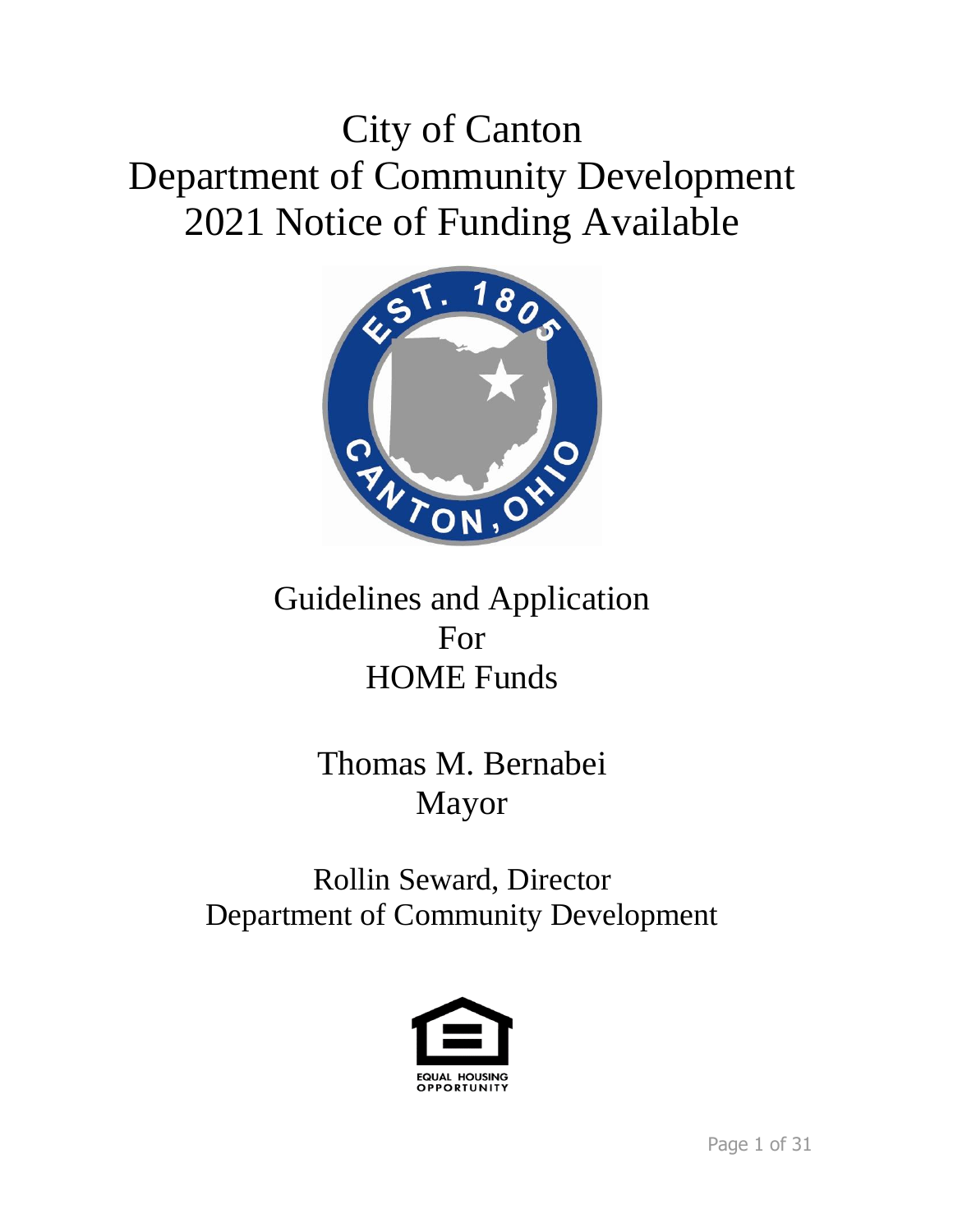# **Table of Contents**

# **Section I General Information**

| Background                                                        | $\overline{4}$ |
|-------------------------------------------------------------------|----------------|
| Objective                                                         | 4              |
| <b>Eligible Activities</b>                                        | $4 - 5$        |
| <b>Section II Application Process</b>                             |                |
| Application Information, Due Date                                 | 6              |
| <b>Technical Assistance</b>                                       | 6              |
| <b>Request for Proposal Conditions</b>                            | 7              |
| Project Criteria                                                  | $7-8$          |
| <b>Review Process</b>                                             | 9              |
| <b>Section III Program Requirements</b>                           |                |
| Affirmative Action and Equal Employment Opportunity               | 10             |
| <b>Affirmative Marketing</b>                                      | 10             |
| <b>Environmental Review and Clearance</b>                         | 10             |
| <b>Facility Standards</b>                                         | 11             |
| Fair Housing                                                      | 11             |
| Lead-Based Paint Requirements                                     | 11             |
| MBE/WBE or Section 3 Requirements for Rehab/Construction Projects | 11             |
| Prevailing Wage                                                   | 11             |
| <b>Handicapped Accessibility</b>                                  | 12             |
| <b>Uniform Relocation Act</b>                                     | 12             |
| <b>Additional Requirements</b>                                    | 12             |
| <b>Additional Documents</b>                                       | 12             |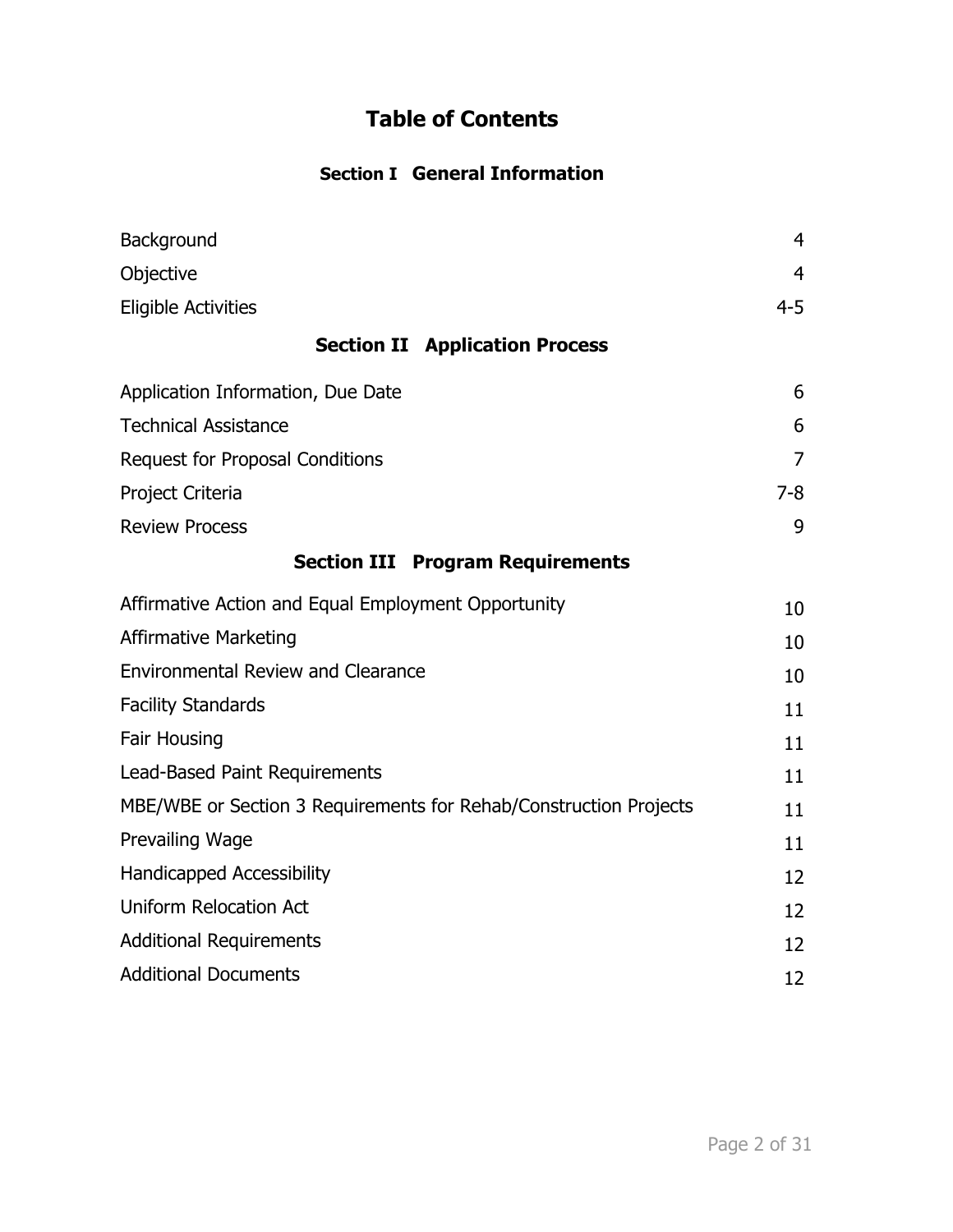# **Section IV Financial Information**

| <b>Funds Disbursement</b>                                                                 | 13        |
|-------------------------------------------------------------------------------------------|-----------|
| Reporting and Monitoring                                                                  | 13        |
| Audits/Catalog of Federal Domestic Assistance                                             | 13        |
| <b>Section VI FORMS</b>                                                                   |           |
| <b>Application Checklist</b>                                                              | 14        |
| 2021 HOME Grant Application                                                               | $15 - 20$ |
| Project Leveraging                                                                        | 16        |
| Development Information                                                                   | 17        |
| Schedule of Developer/Contractor's Work in Process                                        | 17        |
| <b>Project Narrative</b>                                                                  | 18-19     |
| Signature Page                                                                            | 20        |
| Attachment I-1 (Affidavit)<br>Attachment I-2 (Grant and Loan Requirements per Canton City | 21        |
| Ordinance)                                                                                | $22 - 23$ |
| Attachment II (Certifications                                                             | 24        |
| Attachment III (Bidder & Contractors Employment Practices Report)                         | $25 - 28$ |
| Attachment IV (Environmental Certification)                                               | 29        |
| Attachment V (Fair Housing Certification)                                                 | 30        |

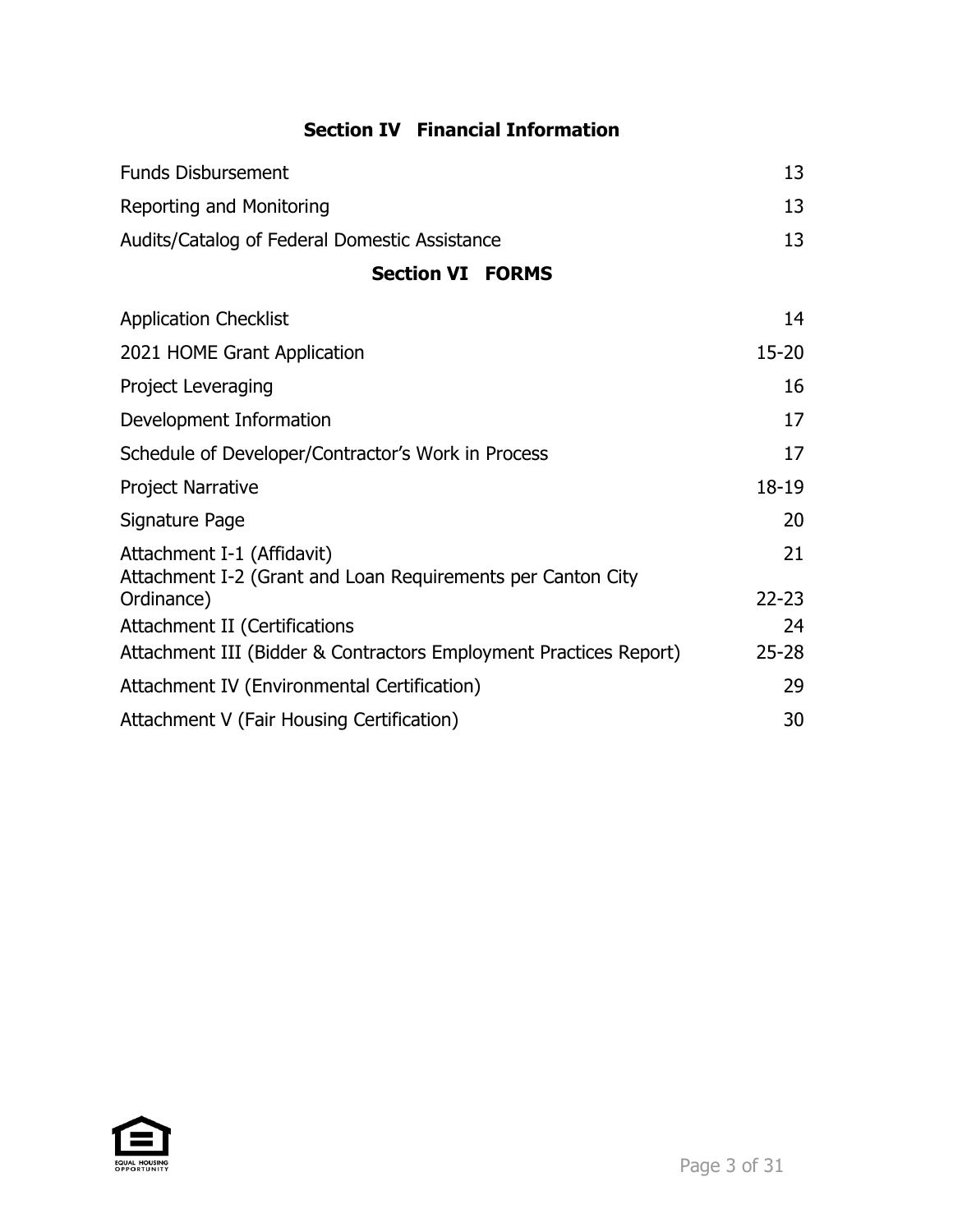# I General Information

# **BACKGROUND**

The HOME program is the largest Federal block grant to state and local governments designed exclusively to create affordable housing for low-income households. Each year it allocates approximately \$2 billion among the States and hundreds of localities nationwide. The program was designed to reinforce several important values and principles of community development.

All respondents are expected to familiarize themselves with the current HOME regulations and to follow requirements contained in it. The HOME Policy Manual can be found on the City of Canton's website, https://www.cantonohio.gov/DocumentCenter/View/427/HOME-Policy-Manual-PDF?bidId= and may be obtained at the City of Canton Department of Community Development located on the 5th floor of City Hall upon request. All respondents are also expected to familiarize themselves with the requirements of the City of Canton. The City reserves the right to review employee qualifications of the agency(s) who will be undertaking the proposed project(s). The City also reserves the right to reject any or all proposal and to waive any informalities or irregularities in application/proposal received.

Approximately \$350,000 in HOME funds will be available for proposals.

# **OBJECTIVE**

All projects must benefit very low, low, or moderate-income persons. Gross annual household income (including Social Security, wages, and all other sources) must be verified and cannot exceed the following limits, which are subject to change:

| Family      |          |          |                                 |          |          |          |          |          |
|-------------|----------|----------|---------------------------------|----------|----------|----------|----------|----------|
| <b>Size</b> |          |          |                                 |          |          |          |          |          |
| 30%         | \$14,600 | \$16,700 | \$18,800                        | \$20,850 | \$22,550 | \$24,200 | \$25,900 | \$27,550 |
|             |          |          |                                 |          |          |          |          |          |
| 80%         | \$38,950 |          | $$44,500$   \$50,050   \$55,600 |          | \$60,050 | \$64,500 | \$68,950 | \$73,400 |

### **2020 HOME Income Limits**

Eligible Applicants – Eligible applicants include governmental agencies, non-profit agencies, and for-profit entities. Requests from individuals will not be accepted.

# **ELIGIBLE ACTIVITIES**

Projects must be located in and serve only City of Canton households inside the corporate limits of the City of Canton. Please refer to 24 CFR 92.204 - Eligible activities include:

- New Construction/Rehabilitation Both Rental and Ownership Housing
- Tenant Based Rental Assistance
- Homeownership Assistance

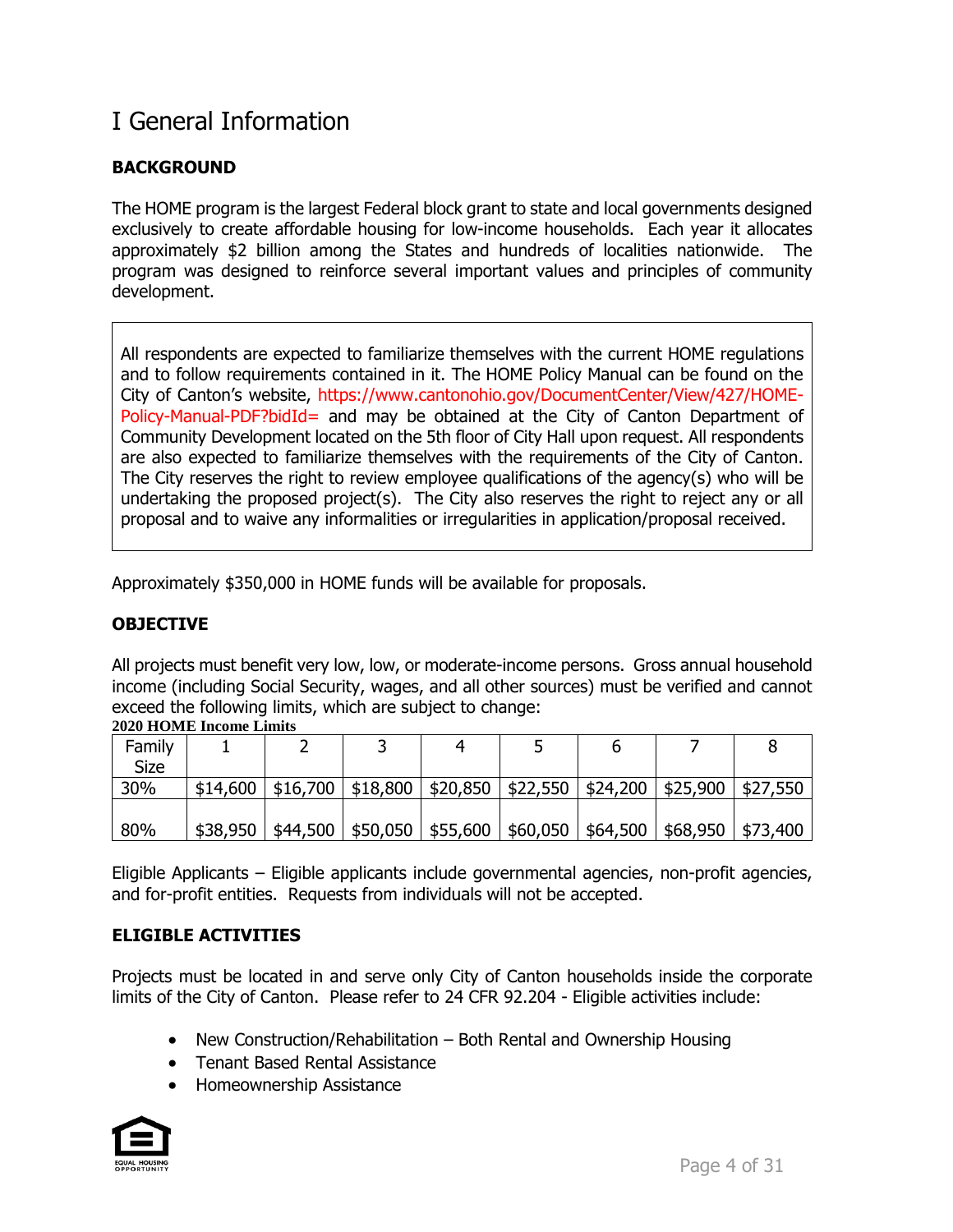Minimum Amount of Assistance – The minimum amount of HOME funds that must be invested in a project involving rental housing or home ownership is \$1,000.00 multiplied by the number of HOME-assisted units in the project.

Forms of Award – HOME funds will be allocated in a form that best serves the project or persons served by the activity. The terms of the grant or loan will coincide with the project's affordability period.

Program Requirements – Applicants must comply with all requirements of the HOME Investment Partnership Program (HOME) 24 CFR Part 92. A grant/loan agreement outlining complete requirements will be executed between the grantee and the City of Canton prior to the release of funds. No signed agreement, no release of funds!

The City of Canton needs are to meet the CHDO requirement with eligible projects receiving priority funding as described in 24 CFR 92.300.

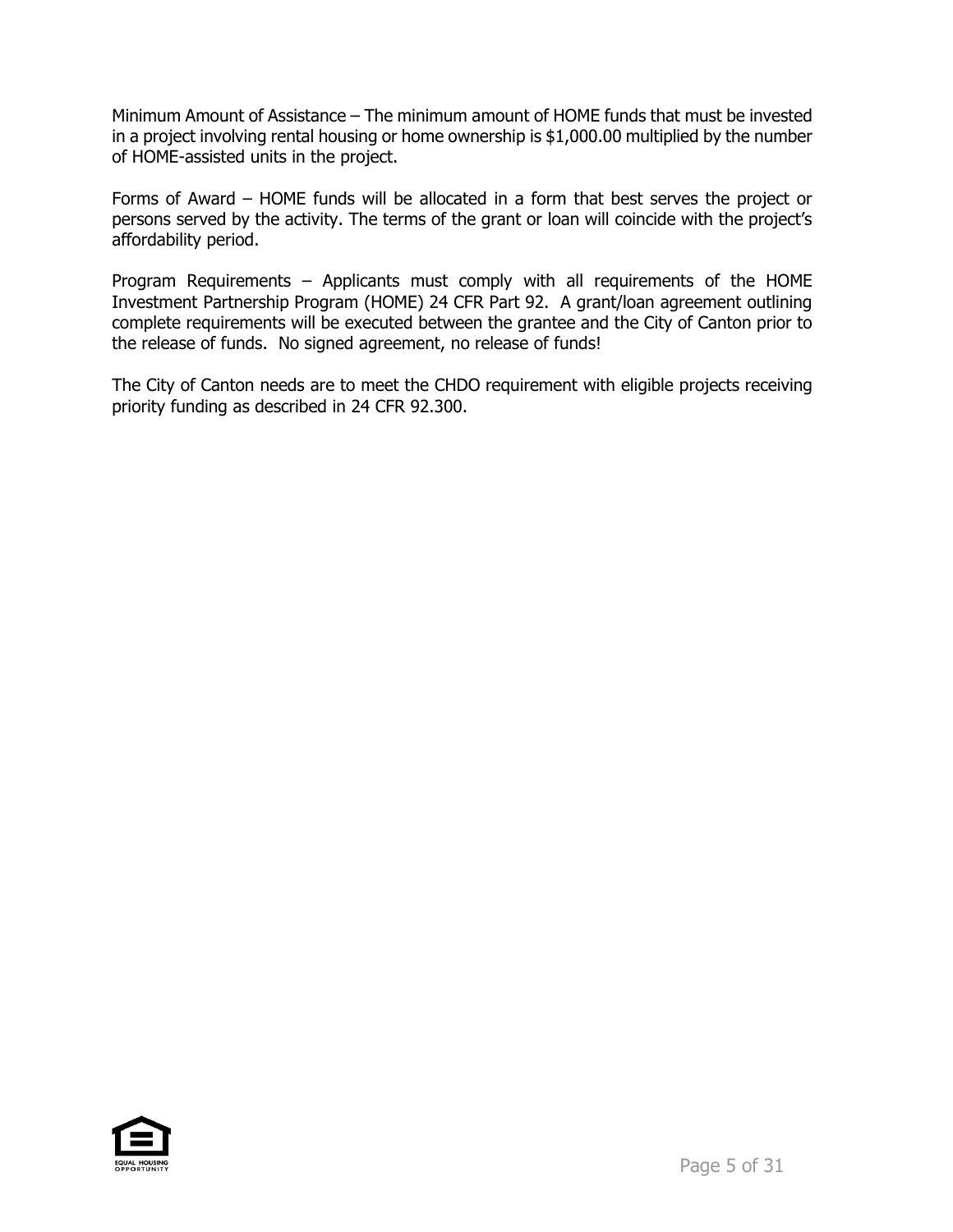# II APPLICATION PROCESS

The Department of Development, on behalf of the City of Canton, is requesting proposals for the 2021 HOME Investment Partnership Program (HOME) funds. The United States Department of Housing & Urban Development (HUD) funds the HOME program.

### **A separate application must be submitted for each program for which funding is being requested.**

**Final grant awards will be based on actual funding allocations from HUD.**

**Grant award determinations and funding agreements will be prepared upon completion and acceptance of the City's Annual Action Plan and receipt of funds from HUD.** 

### **TECHNICAL ASSISTANCE**

While Community Development staff is available to answer questions regarding HOME regulations, applicant and project eligibility and the City's application process, it is the responsibility of the applicant to become educated on the federal regulations that govern the HOME program, as well as any state or local standards that apply to their program.

HOME Regulations can be found at <https://www.hudexchange.info/programs/home/home-laws-and-regulations/>

Grant Management Requirements in 2 CFR 200 can be found at [https://www.ecfr.gov/cgi-bin/text-idx?tpl=/ecfrbrowse/Title02/2cfr200\\_main\\_02.tpl](https://www.ecfr.gov/cgi-bin/text-idx?tpl=/ecfrbrowse/Title02/2cfr200_main_02.tpl)

Census data is available on the United States Census Bureau website <https://www.census.gov/data.html>

# **REQUEST FOR PROPOSAL CONDITIONS**

Responses to the Requests for Proposals must include all required documents, completed and signed per the instructions and attached forms included in this RFP package. The City of Canton reserves the right to reject any or all proposals, award less than the full amount of HOME funds indicated as available, award no CHDO Projects, award more than 15% to CHDO Projects, or to cancel this Request for Proposals.

If a proposal is selected, it will be the most advantageous regarding price, quality of service, the applicant's qualifications and capabilities to provide the specified service, and other factors, which the City of Canton may consider.

In the event it becomes necessary to revise any part of the RFP, an addendum will be provided. Deadlines for submission of the RFPs may be adjusted to allow for revisions.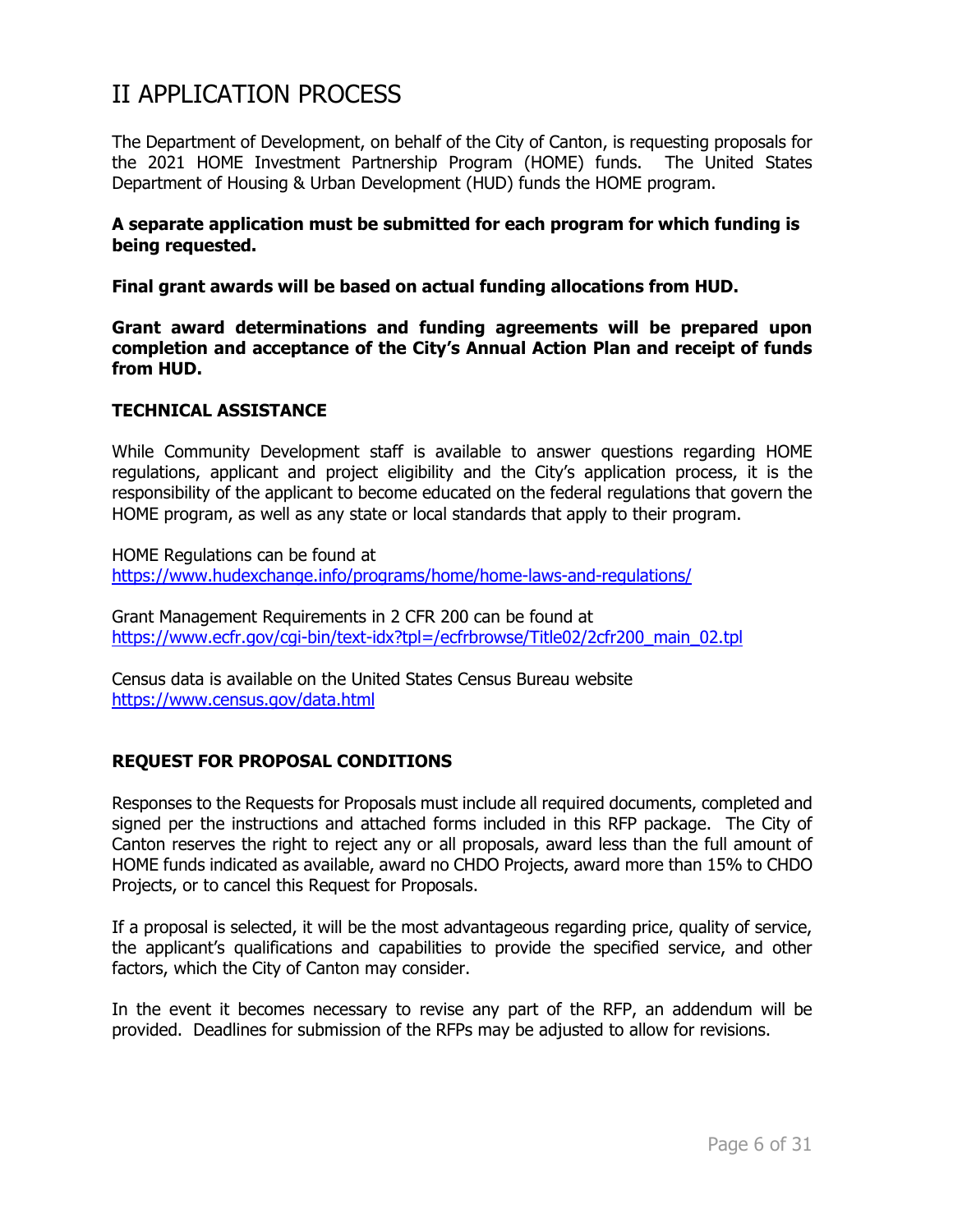Proposals should be prepared simply and economically providing a straightforward, concise description of the applicant's ability to meet the requirements of the RFP. Forms may be duplicated but not changed.

Developers and contractors are not eligible if they are presently debarred, suspended, proposed for debarment, declared ineligible, voluntarily excluded from participation in federal housing programs or have had a professional license suspended or revoked which is required to provide services for a project under this RFP.

# **Acceptance of a proposal does not constitute a grant agreement and does not obligate the City of Canton to award funds.**

Applicants may not be delinquent on any City, County, State, or Federal indebtedness.

Applicants must receive a 70% scoring threshold to be considered for funding.

All costs of proposal preparation are the responsibility of the applicant. City of Canton shall not, in any event, be liable for pre-contractual expenses incurred by the bidder in the preparation and/or submission of the proposal. The applicant shall not include any such expense as part of the budget in the proposal. Submission of a proposal shall constitute acknowledgment and acceptance of all terms and conditions contained in this RFP.

Additional information may be required by the City of Canton for determination of the applicant's qualification to successfully complete the project.

# **PROJECT CRITERIA & REVIEW PROCESS**

Successful applicant(s) will be determined by the scope and capacity of the project to conform to the City of Canton Consolidated Plan. Consolidated Plan can be obtained on the City of Canton's website [https://www.cantonohio.gov/DocumentCenter/View/2250/2019-2023-](https://www.cantonohio.gov/DocumentCenter/View/2250/2019-2023-Consolidated-Plan) [Consolidated-Plan](https://www.cantonohio.gov/DocumentCenter/View/2250/2019-2023-Consolidated-Plan) . Successful applicants will execute a grant/loan agreement with the City of Canton to complete the accepted proposal(s).

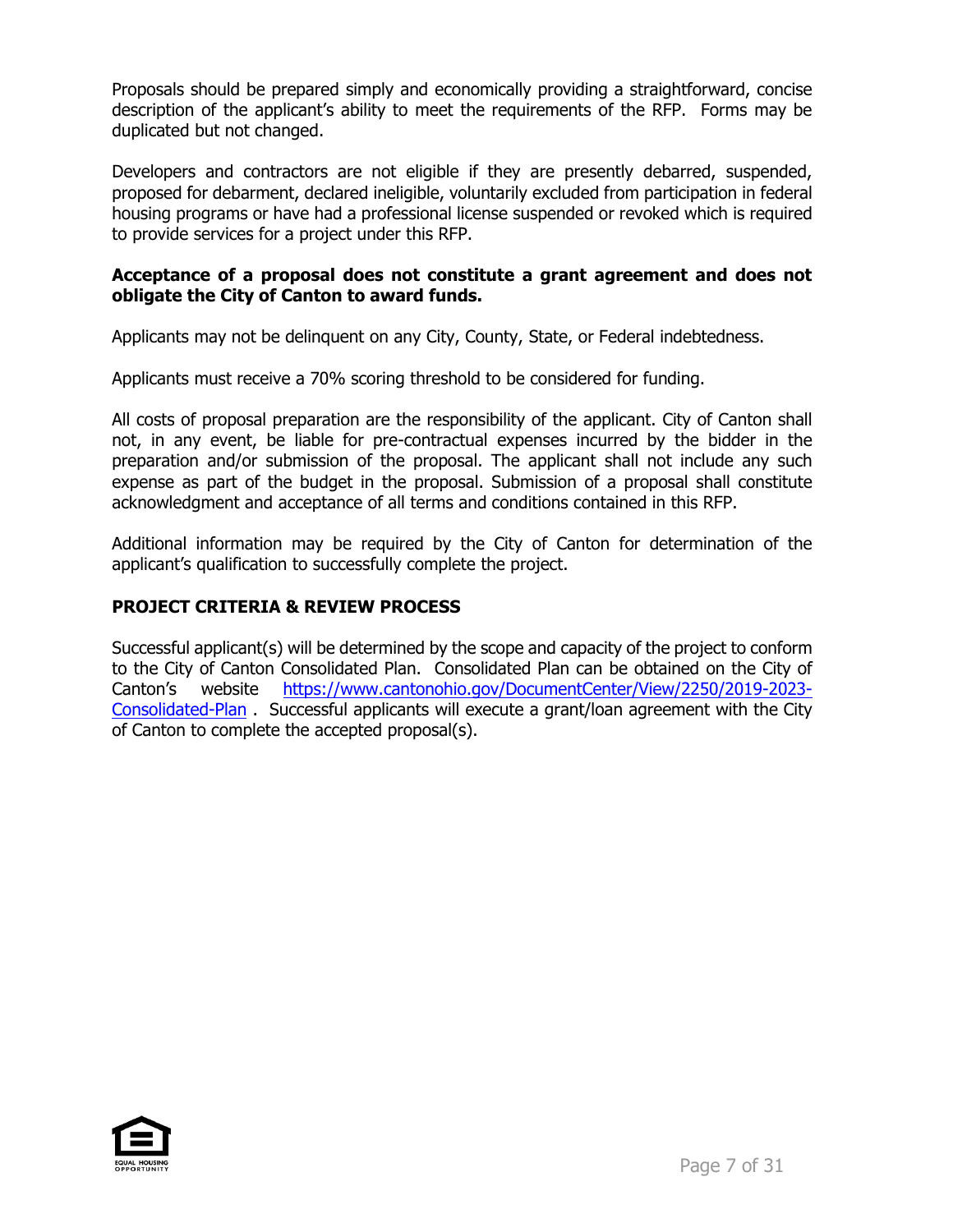## **PROJECT CRITERIA**

- 1. Contributes to Implementation of Strategic Goals of the Consolidated Plan
	- Proposed project matches one or more of the City of Canton's Housing and Neighborhood Development Funding Priorities as listed in the City of Canton's Consolidated Plan.
- 2. Site Control
	- Applicant has site control or opportunity for site control of all properties necessary for project completion.
- 3. Financial Feasibility
	- Applicant must submit a Project Development Pro Forma including a project budget, which provides evidence of a financially feasible project, evidenced by a complete listing of anticipated sources available to the project. The pro forma should illustrate reasonable assumptions regarding interest rates, confidence on availability of funds, and evidence of market need. For homeownership projects  $-$  cost, sales, and market analysis are required. For rental projects – reasonable rent and operating cost assumptions are required. A Pro Forma template will be made available upon request.
- 4. Project Time Frame
	- Applicants should submit a timeline for project completion that makes reasonable assumptions concerning land acquisition and site preparation, funding cycles and parameters for all funding sources, construction time, and sales absorption or rent-up period. Applicant's history in project development completion will also be considered.
- 5. Leverage of HOME funds
	- The City of Canton must follow HOME Underwriting and Subsidy Layering guidelines per HUD Notice CPD-15-11 to establish the level of HOME subsidy which is necessary and reasonable. Priority consideration will be given to projects with budgets that require less than 50% of permanent funding from HOME funds. Although projects that serve very low-income households may require higher public subsidies, leveraging other funds with HOME is strongly encouraged. For awarded projects the City of Canton will make conditional commitments early in the project development process to assist the developer in seeking funds from other sources.
	- In reference to CPD-15-09 Requirements for Committing HOME funds, the City of Canton may not commit HOME funds to a project until:
		- a. A project is identified
		- b. Environmental Review Requirements are met
		- c. Budget and production schedule is established
		- d. Financing is secured
		- e. Underwriting and Subsidy Layering is complete (including assessment of market and developer capacity.
		- f. Construction is expected to start within twelve (12) months

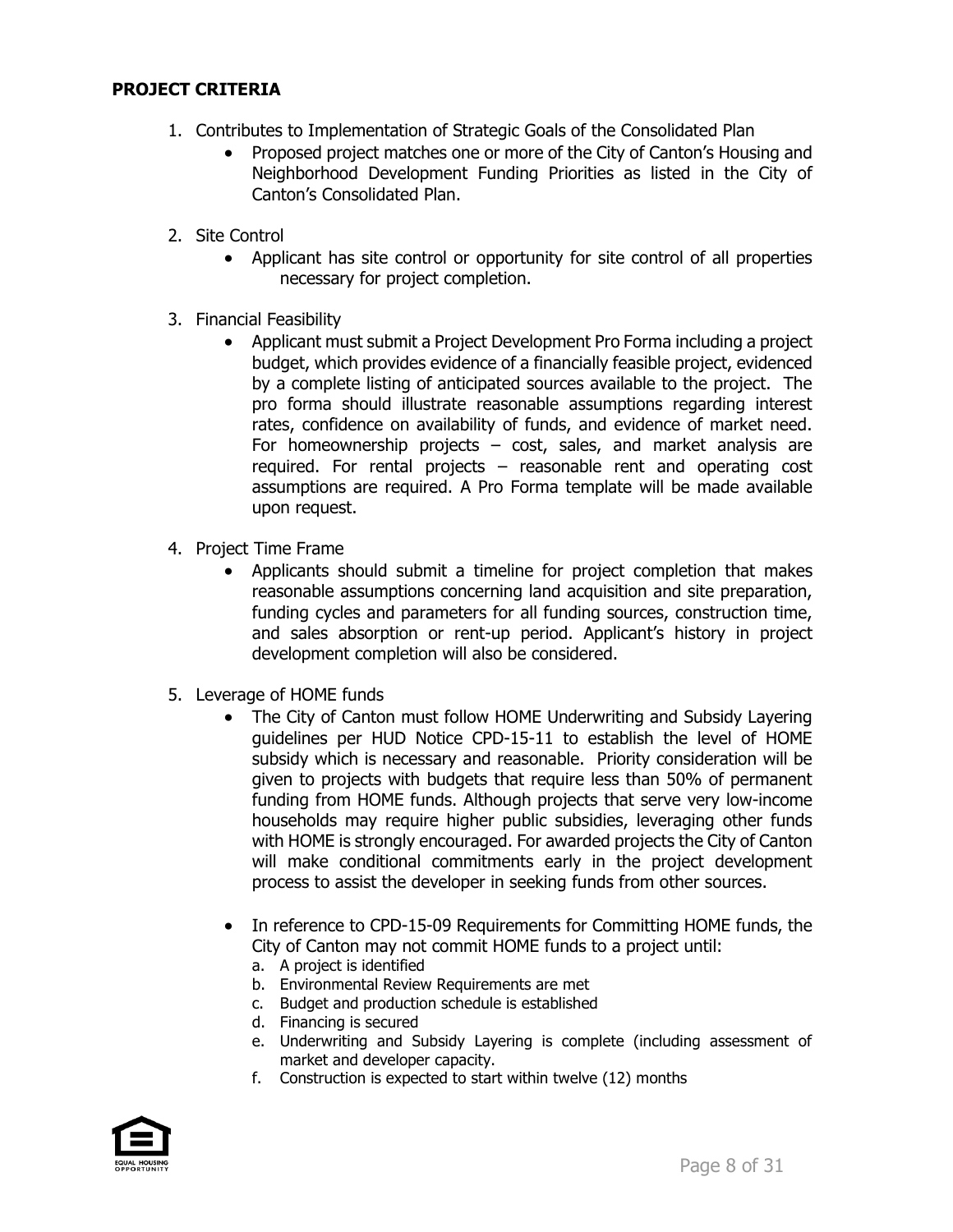- 6. Evidence and Capacity of Development Team
	- Applicant should have a track record of successful project development, timely completion and projects in service or, in the case of a new or emerging developer, evidence of real estate development and project management expertise. Application should indicate what skills and roles the non-profit staff will be assuming and any other members of the project development team. Applicant must complete Developer/Contractor forms included in this packet.
- 7. Community Support
	- Projects should provide evidence of outreach, involvement and cooperative intent with residents or organizations representative of the residents within the target neighborhoods. Evidence of support must be project specific and current. A letter of support from the ward councilperson stating that the project is addressing an identified need in a manner consistent with overall community development and planning is required.
- 8. Readiness to Proceed
	- Funding priority will be given to projects that are considered to have best met the overall test for feasibility, comprehensiveness of planning, and timeliness of completion and funding draw down of City of Canton directed dollars.

# New Applicants

New program participants must demonstrate that they have the capacity to fulfill the terms of the grant contract. Evaluation of new projects may place less emphasis on an established track record, and more emphasis on innovation and strength of plan, as well as the applicant's capacity, if funded, to implement the program in a timely manner. For evaluation purposes, a new applicant will be defined as an organization that has never received HOME funding from the City of Canton.

# **REVIEW PROCESS**

The City of Canton will review and score each application for conformance with the HOME regulations and guidelines, as well as how well each application conforms to the City of Canton Consolidated Plan. Then, the City of Canton's Scoring Committee will determine the funding allocation and prepare a recommendation to submit to Canton City Council for approval.

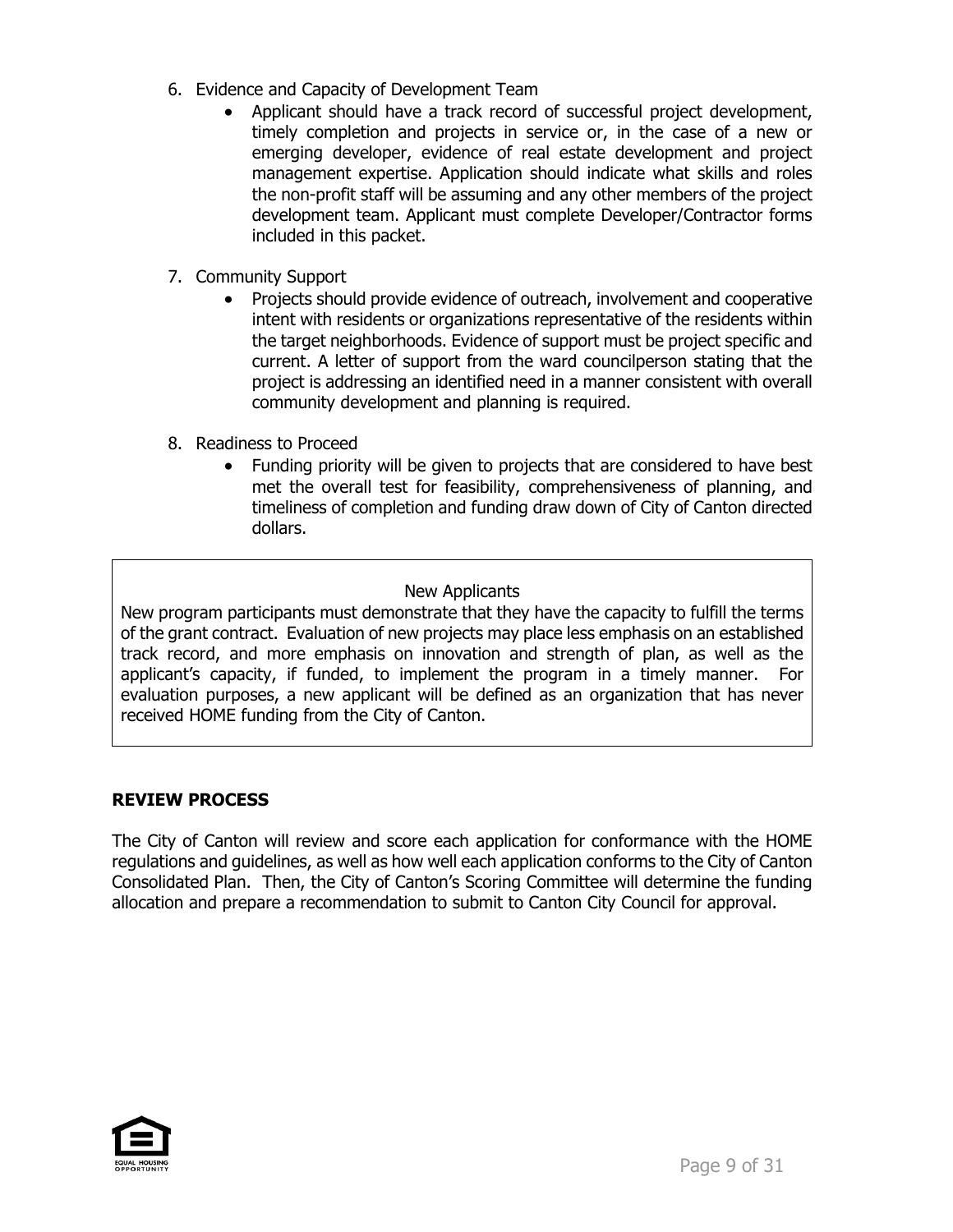# III PROGRAM REQUIREMENTS

Funding for this project will be made possible by the federal HOME Investments Partnership Program pursuant to Title II of the Cranston-Gonzalez National Affordable Housing Act of 1990, 42 U.S.C. §12701 et seq. ("Program") and the HOME Investment Partnership Program Rule, 24 C.F.R., all as may be amended from time to time.

The applicant assures and certifies that it will comply with all regulations, policies, guidelines and requirements applicable to the acceptance and use of Federal HOME funds and will be responsible for implementing and complying with all relevant future changes to Federal Regulations or OMB Circulars.

Conforming your project to Federal Regulations can impact the timing and budget of your project. Budgets and schedules should reflect complete realistic costs and time required to meet these requirements.

## **Affirmative Action and Equal Employment Opportunity**

Section 109 of Title I of the Housing and Community Development Act of 1974 states that "no person in the United States shall, on the ground of race, color, national origin, religion, or sex, be excluded from participation in, be denied the benefits of, or be subjected to discrimination under any program or activity funded in whole or in part with Federal financial assistance."

Applicants are required to provide proof of compliance with Canton City Codified Ordinance 507.03 and with State and Federal Affirmative Action and Equal Employment Opportunity Laws. Information regarding Ohio's Employment Law can be found at <https://ohio.gov/wps/portal/gov/site/jobs/topic-hubs/labor-law/labor-law>

Information regarding applicants' compliance with Equal Opportunity requirements must be provided on Attachment III, Bidder (Agency) and Contractor Employment Practices Report.

### **Affirmative Marketing**

The City's Affirmative Marketing Plan is posted on the City of Canton's website <https://www.cantonohio.gov/DocumentCenter/View/391/Affirmative-Marketing-Policy-PDF>

### **Environmental Review and Clearance**

All projects are subject to environmental review, clearance and release of funds by the U.S. Department of HUD. No project work can begin until the City has notified the recipient that the environmental review process, including historic preservation review and clearance, has been completed.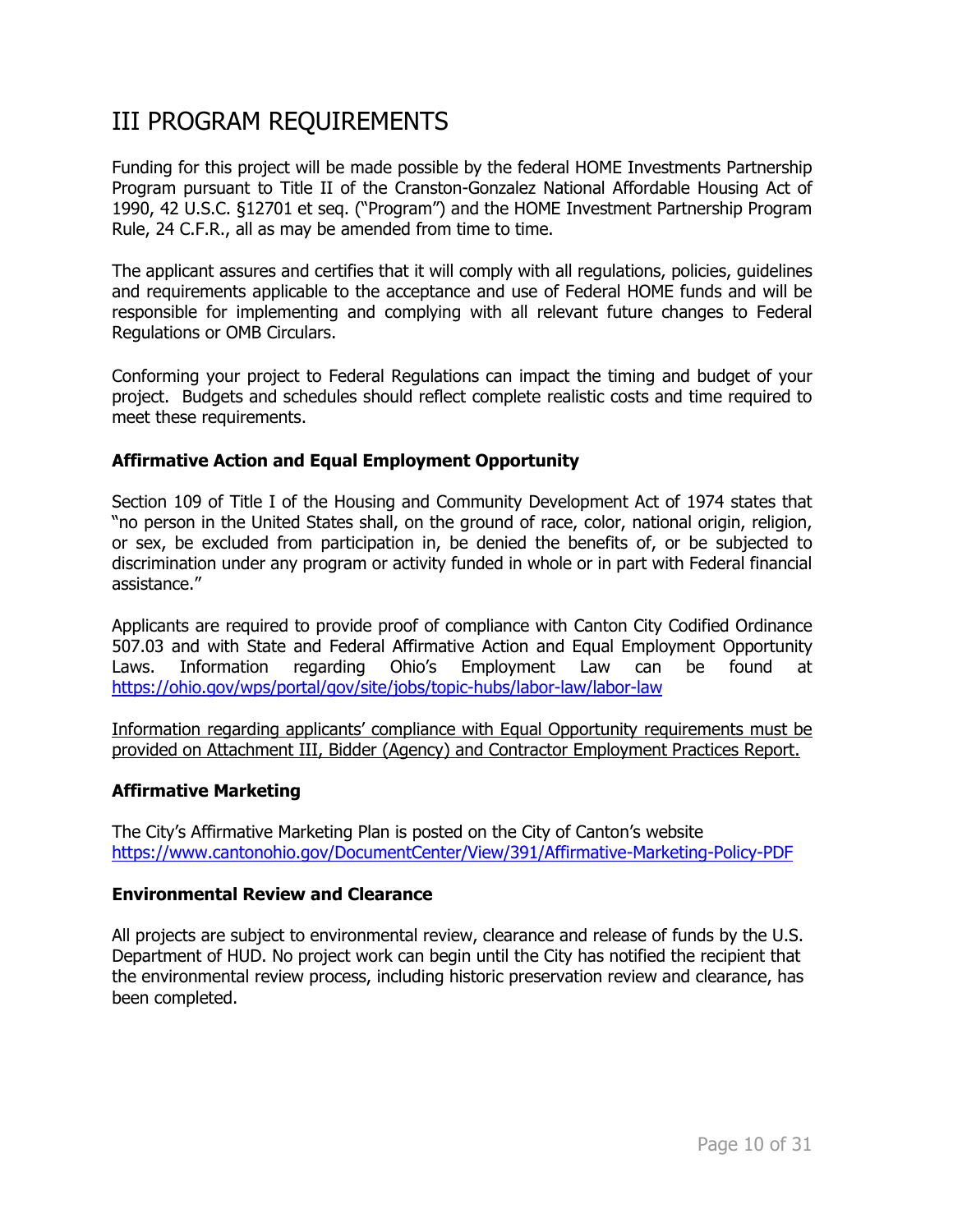# **Facility Standards**

All properties funded with Federal monies must comply with the 2015 Residential Code of Ohio enforced by the City of Canton Building Department and all applicable state and local codes.

# **Fair Housing**

All properties funded with Federal monies must comply with City of Canton Codified Ordinance 515 Fair Housing Code, which is available at [https://codelibrary.amlegal.com/codes/canton/latest/canton\\_oh/0-0-0-10506#JD\\_515](https://codelibrary.amlegal.com/codes/canton/latest/canton_oh/0-0-0-10506#JD_515)

# **Lead-Based Paint Requirements**

Any project requiring rehabilitation of buildings and/or housing, must comply with HUD Lead-Safe Housing Rule, (24 CFR 35, subparts A through Q), and the Lead Renovation, Repair and Painting Rule (40 CFR 745.80, subpart e). City of Canton staff will perform the initial inspections and recommend appropriate actions.

Copies of the applicable regulations are available for download at https://www.hud.gov/sites/documents/DOC\_12311.PDF

[www.epa.gov/lead/pubs/renovation.htm](http://www.epa.gov/lead/pubs/renovation.htm)

# **MBE/WBE or Section 3 (LOCAL HIRING REQUIREMENTS) FOR REHAB/CONSTRUCTION PROJECTS**

Developers who are requesting funding for rehab and/or construction projects are required to hire individuals who reside in the City of Canton and/or contract with small businesses that are owned and operated by persons residing in the City of Canton (Section 3). Workers must be considered low-moderate income based on HUD income limits and family size. Developers must also comply with the requirements of Executive Order 11625 & 12432 concerning Minority Business Enterprises and Executive Order 12138 concerning Women Business Enterprises. Developer's Section 3, MBE, WBE, and supporting documentation must be submitted to Grantee with the application and must be approved by Grantee to ensure that the local hiring requirement is met. A minimum of 10% of total project is required for MBE/WBE and Section 3 local hiring requirement. The Executive Orders and Section 3 are available at

<https://www.archives.gov/federal-register/codification/executive-order/11625.html> <https://www.archives.gov/federal-register/codification/executive-order/12432.html> <https://www.archives.gov/federal-register/codification/executive-order/12138.html> <https://www.hud.gov/section3>

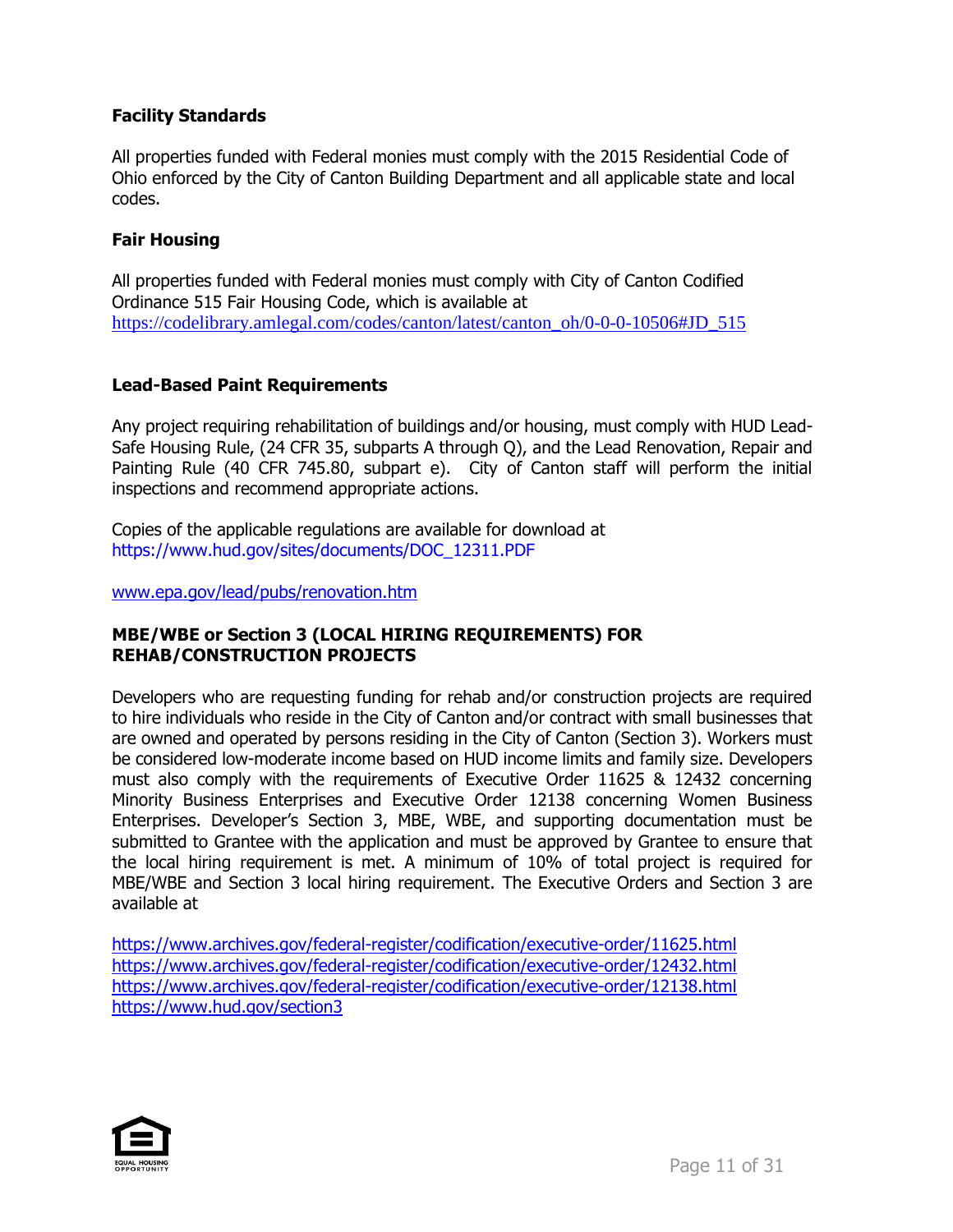# **Prevailing Wage**

Projects involving rehab or construction which are funded with Federal funds may be subject to Davis-Bacon wage determinations as issued by the U.S. Department of Labor. More information can be found at [http://www.dol.gov](http://www.dol.gov/) and Section J 2 of HUD's CPD -92-19, which is available at [https://www.hudexchange.info/resource/2159/notice-cpd-92-19-using-cdbg](https://www.hudexchange.info/resource/2159/notice-cpd-92-19-using-cdbg-funds-implementing-home-hope/)[funds-implementing-home-hope/.](https://www.hudexchange.info/resource/2159/notice-cpd-92-19-using-cdbg-funds-implementing-home-hope/)

### **Handicapped Accessibility**

All public facilities funded with Federal monies must comply with Section 504 Standards. Copies are available for download at [https://www.hud.gov/program\\_offices/fair\\_housing\\_equal\\_opp/disabilities/sect504docs](https://www.hud.gov/program_offices/fair_housing_equal_opp/disabilities/sect504docs)

### **Uniform Relocation**

The City will not fund projects that invoke the Uniform Relocation Act (URA)

### **Additional Requirements**

**All applicants must be in good standing with the city for grants previously received.** In addition, they must be in good standing with the City of Canton and Stark County in payment of city income tax, real estate taxes, personal property taxes, water and sewer charges or other city assessments for any properties owned within the City of Canton. Attachment I-1 must be completed and submitted with the application to provide authorization to verify this information.

Primarily religious organizations must agree to provide all activities under this program in a manner that is free from religious influences. The conditions prescribed by HUD for the use of funds will be included in the agreement.

### **Additional Documents**

Additional documents required with the application:

- Organizational chart with all vacancies indicated
- Position descriptions for all affected staff positions
- Articles of Incorporation
- Applicant's most recent audit report
- Applicant's operating budget for the current year
- Internal Revenue Service 501 (c) designation for non-profits
- Agency by-laws
- Current year Certificate of Good Standing from the Secretary of State
- List of all current members of the organization's board of directors
- Copy of the organization's conflict of interest policy/questionnaire
- Board minutes for last 3 meetings
- Agency brochure or printout of website
- Stark County Auditor's website printout with parcel number
- Map of project location

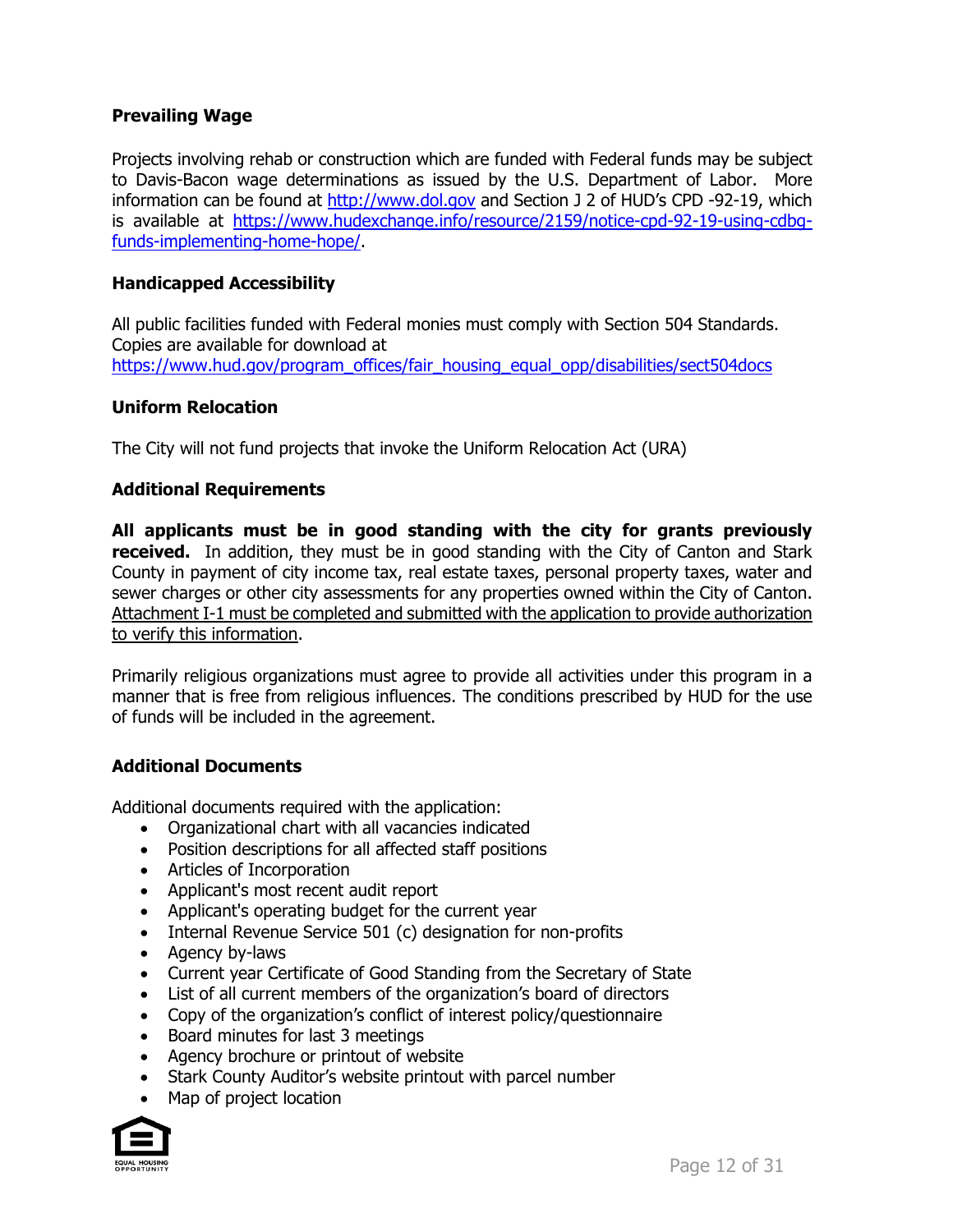- Design Plans (if applicable)
- Construction estimates (if applicable)
- Three (3) references (for first time applicants)
- Subsidy Layering documentation such as: Market Studies; Development Budget; Sources and Uses Statement; ProForma Operating Expense Statements or Homebuyer Sales Plan

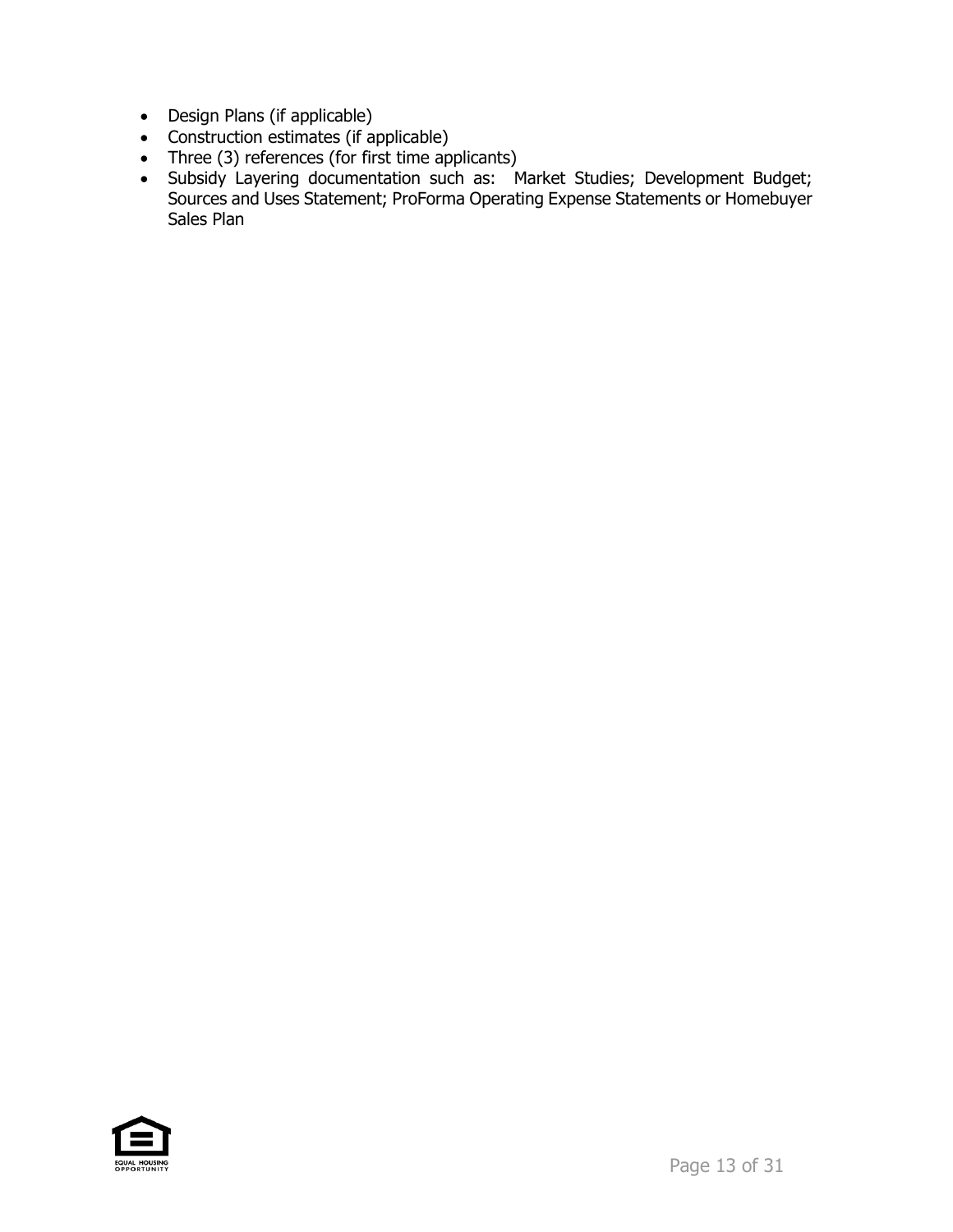# IV Financial Information

# **FUNDS DISBURSEMENT**

**Funds will be disbursed on a reimbursement basis only.** No funds will be disbursed until approval of budget and receipt of all items identified in this manual and requested in the application process. HOME subrecipients will request their grant award reimbursement by submitting the Request for Payment Form with proof of payment which detail itemized expenditures. All HOME funds must be requested on the HOME Request for Payment Form.

### **Acceptable proof of payment**

Proof of payment must be in a form that clearly shows that payment was made. Original or copies of receipts or invoices are acceptable. If the documents submitted do not show clearly that payment was made by the applicant, a copy of a canceled check for the payment must be submitted with the request.

## **REPORTING AND MONITORING**

All HOME subrecipients shall be required to submit status reports to the City of Canton at various intervals. Reports may include, but are not limited to, the following information:

- Breakdown of services provided and demographic information on the persons served;
- Status of rehab and/or construction

City of Canton staff will monitor the use of grant funds through a combination of a review of all submitted reports, audit review, and site visits.

# **AUDITS/CATALOG OF FEDERAL DOMESTIC ASSISTANCE**

The Catalog of Federal Domestic Assistance number (CFDA) for HOME is 14.239. This number must be made available to the accountants who perform your organization's audit or audited financial statements.

All non-Federal entities that expend \$750,000 or more of Federal awards in a year are required to obtain an annual audit in accordance with the Single Audit Act Amendments of 1996, Regulation 2 CFR Part 200, the Compliance Supplement and Government Auditing Standards. A single audit is intended to provide a cost-effective audit for non-Federal entities in that one audit is conducted in lieu of multiple audits of individual programs.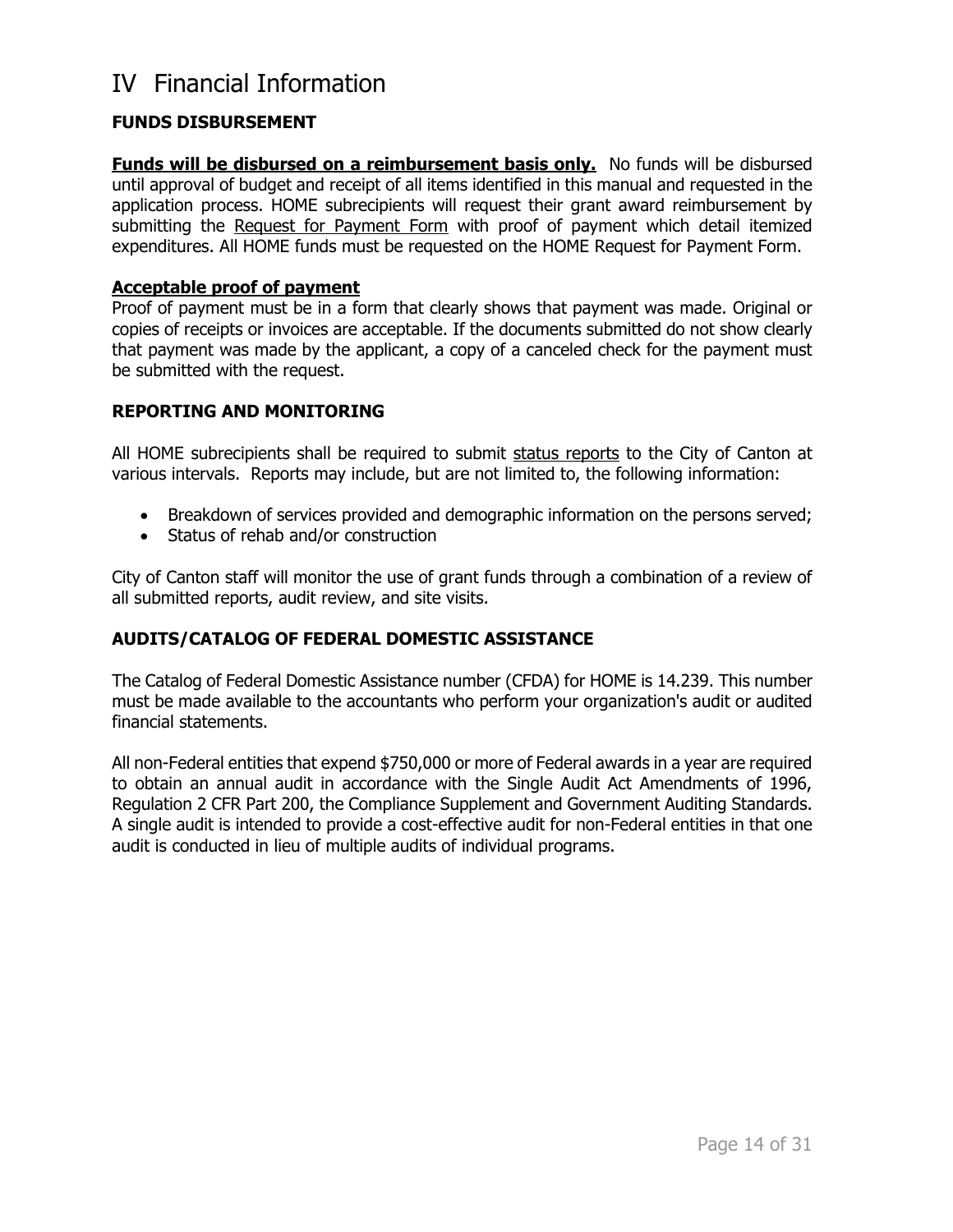# **APPLICATION CHECKLIST Documents to be returned as part of application**

Check the appropriate box. If item is not included, please explain on an additional page.

| <b>Yes</b> | <b>No</b> | <b>APPLICATION FOR HOME GRANT CHECKLIST</b>                                 |
|------------|-----------|-----------------------------------------------------------------------------|
|            |           | HOME Grant Application, including:                                          |
|            |           | Schedule of Developer/Contractor's Work in Progress                         |
|            |           | Project Leveraging                                                          |
|            |           | Development Information                                                     |
|            |           | <b>Project Narrative</b>                                                    |
|            |           | Affidavit (Attachment I-1)                                                  |
|            |           | Certification of Exhibit "A" and Certification of Exhibit "B"               |
|            |           | (Attachment II)                                                             |
|            |           | Bidder and Contractor Employment Practices Report (Attachment               |
|            |           | III)                                                                        |
|            |           | Signature Page                                                              |
|            |           | Copy of 501c(3) status for non-profit organizations                         |
|            |           | Stark County Auditor's website printout with parcel number                  |
|            |           | Map of project location(s)                                                  |
|            |           | Design Plans (if applicable)                                                |
|            |           | Materials or documentation showing the need for the project (i.e.- studies, |
|            |           | statistics, research, etc.)                                                 |
|            |           | Construction Estimates (if applicable)                                      |
|            |           | Project Budget form, Project Pro Forma (rental projects), and related       |
|            |           | worksheets - both paper copy and copy on disk or USB supported device       |
|            |           | Copy of your most recent audit                                              |
|            |           | Tax Credit Project Pro Forma (if applicable)                                |
|            |           | Letters or Lines of Credit Documentation                                    |
|            |           | Resumes of staff involved with this project                                 |
|            |           | Three (3) References (for first time applicants)                            |
|            |           | Project timeline                                                            |
|            |           | Subsidy Layering documentation such as: Market Studies; Development         |
|            |           | Budget; Sources and Uses Statement; or Homebuyer Sales Plan                 |
|            |           | Council Letter of Recommendation                                            |

I certify that the documents indicated on this checklist are included in this proposal and are accurately completed.

Name **Name** Date **Title Date** 

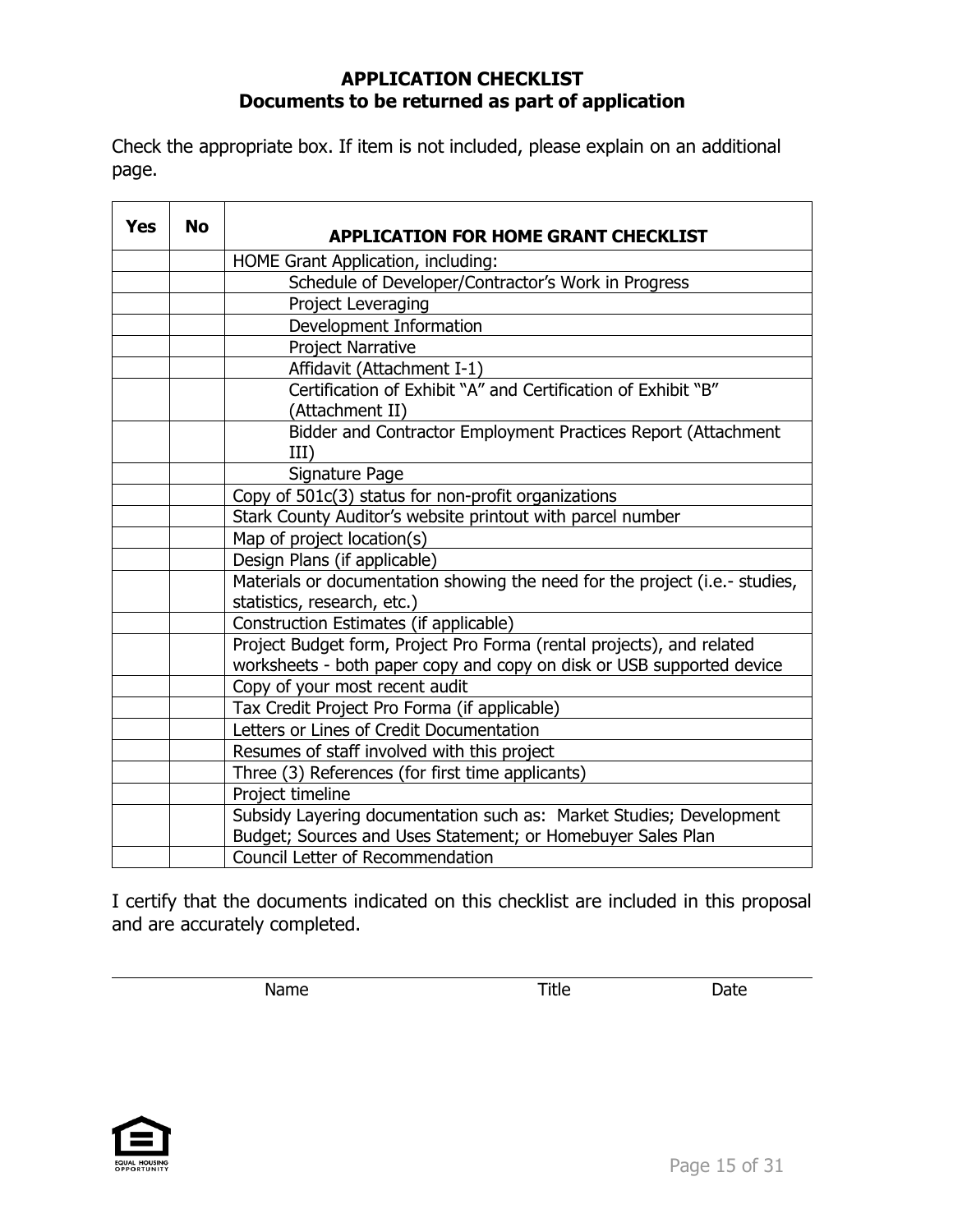# **2021 HOME Grant Application**

| Name of Organization:                                  |                                                                                                                                             |
|--------------------------------------------------------|---------------------------------------------------------------------------------------------------------------------------------------------|
| Mailing Address:                                       |                                                                                                                                             |
|                                                        | ,我们也不会有什么。""我们的人,我们也不会有什么?""我们的人,我们也不会有什么?""我们的人,我们也不会有什么?""我们的人,我们也不会有什么?""我们的人                                                            |
| Project Name:                                          |                                                                                                                                             |
|                                                        |                                                                                                                                             |
| <b>Grant Request Amount:</b>                           | <u> 1989 - Johann Stoff, deutscher Stoff, der Stoff, der Stoff, der Stoff, der Stoff, der Stoff, der Stoff, der S</u>                       |
| Project Start Date:                                    |                                                                                                                                             |
| Agency Federal Tax ID#                                 | <u> 1989 - Johann Barnett, fransk politiker (d. 1989)</u>                                                                                   |
| Agency DUNS number                                     | <u> 1980 - Johann Barn, mars ann an t-Amhain Aonaichte ann an t-Aonaichte ann an t-Aonaichte ann an t-Aonaichte a</u>                       |
|                                                        | Contact Person (This is the person who will receive ALL grant-related information, i.e.<br>correspondence, telephone calls, e-mails, etc.): |
|                                                        |                                                                                                                                             |
| Name:                                                  |                                                                                                                                             |
| Title:                                                 | and the control of the control of the control of the control of the control of the control of the control of the                            |
| Telephone:                                             | Fax:                                                                                                                                        |
| E-mail:                                                | and the control of the control of the control of the control of the control of the control of the control of the                            |
| all<br>documents and requests for disbursement, etc.): | Contact for financial information if different from above. (This is the person who will sign                                                |
| Name:                                                  |                                                                                                                                             |
| Title:                                                 |                                                                                                                                             |
| Telephone:                                             | Fax:                                                                                                                                        |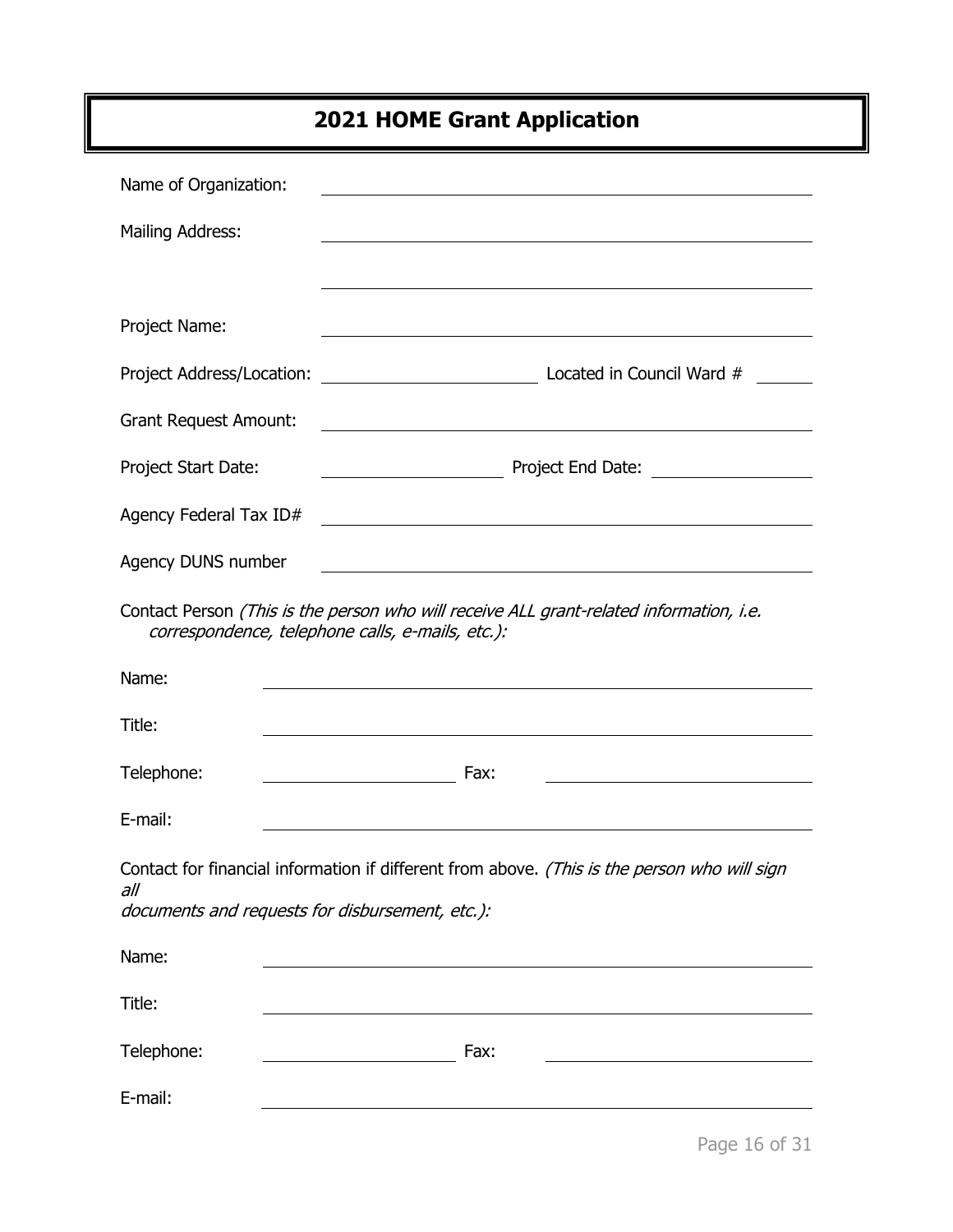| Yes | <b>No</b> | If the answer to any of these questions is "Yes", you must<br>attach an explanation with your application.         |  |  |  |
|-----|-----------|--------------------------------------------------------------------------------------------------------------------|--|--|--|
|     |           | Are you presently in default on any loan?                                                                          |  |  |  |
|     |           | Are there any judgments, liens or attachments against you?                                                         |  |  |  |
|     |           | Have you had property foreclosed upon, or given title in lieu thereof,<br>in the past five years                   |  |  |  |
|     |           | Have you ever been through bankruptcy or settled any debts for less<br>than the amount owed?                       |  |  |  |
|     |           | Is the Developer/General Contractor a party to any contract that is in<br>litigation or arbitration?               |  |  |  |
|     |           | If yes, indicate claimant, project name, approximate amount of<br>claim(s), nature of claim(s) and present status. |  |  |  |

# **Project Leveraging**

Information on funds being leveraged to make this project happen. (Your match may be part of the leverage, but do not report only match funds.) Identify which source of funds is your match for this project.

| <b>Source of Funds</b> | <b>Amount</b> | <b>Match</b><br>Yes/No | Committed   Pending |  |
|------------------------|---------------|------------------------|---------------------|--|
|                        |               |                        |                     |  |
|                        |               |                        |                     |  |
|                        |               |                        |                     |  |
|                        |               |                        |                     |  |
|                        |               |                        |                     |  |
|                        |               |                        |                     |  |
|                        |               |                        |                     |  |
|                        |               |                        |                     |  |
|                        |               |                        |                     |  |
|                        |               |                        |                     |  |
|                        |               |                        |                     |  |
|                        |               |                        |                     |  |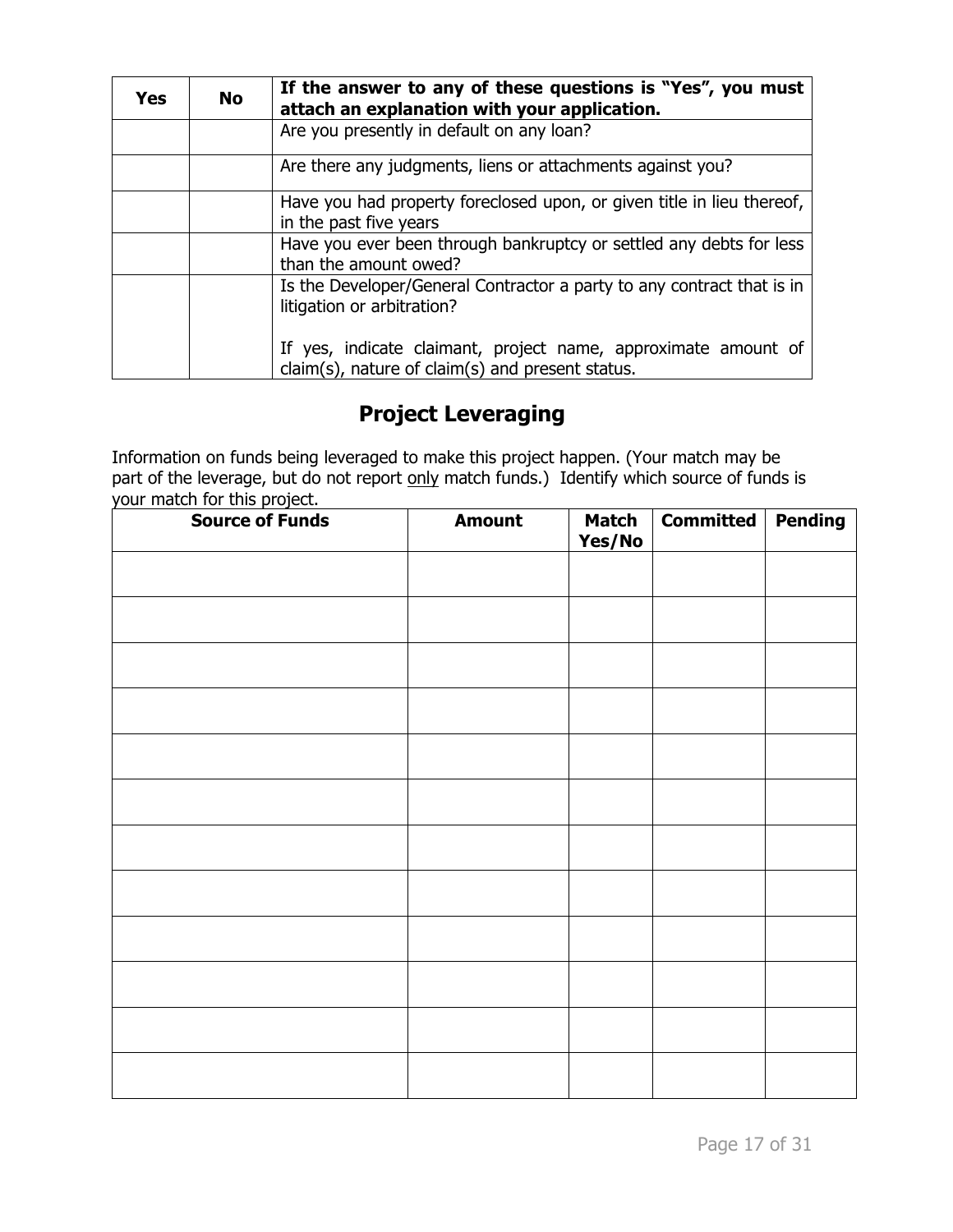# **Development Information**

| Development Team                                      |  |  |  |  |
|-------------------------------------------------------|--|--|--|--|
| Developer:                                            |  |  |  |  |
| General Partner(s):                                   |  |  |  |  |
| Limited Partner(s):                                   |  |  |  |  |
| General Contractors/<br><b>Construction Managers:</b> |  |  |  |  |
| Property Manager:                                     |  |  |  |  |

**Project Pro Forma, including all development costs, uses of funds and operating costs must be attached for all rental projects to have the application considered. A Pro Forma template will be made available upon request.**

# **Schedule of Developer/Contractor's Work in Progress**

Please provide a list of all projects your agency currently has in process include the following information for each project:

- Job name
- Number of units
- Location, City/State
- Contact person's name
- Contact person's phone number
- Contract amount
- Percent completed

| Yes | <b>No</b> | If the answer to any of these questions is "Yes", you must<br>attach an explanation with your application.     |  |  |  |
|-----|-----------|----------------------------------------------------------------------------------------------------------------|--|--|--|
|     |           | Are you a maker, co-maker or guarantor on any financial obligation<br>that is in default or has been demanded? |  |  |  |
|     |           | Have you failed to respond to a public filing such as a lien or a<br>judgment?                                 |  |  |  |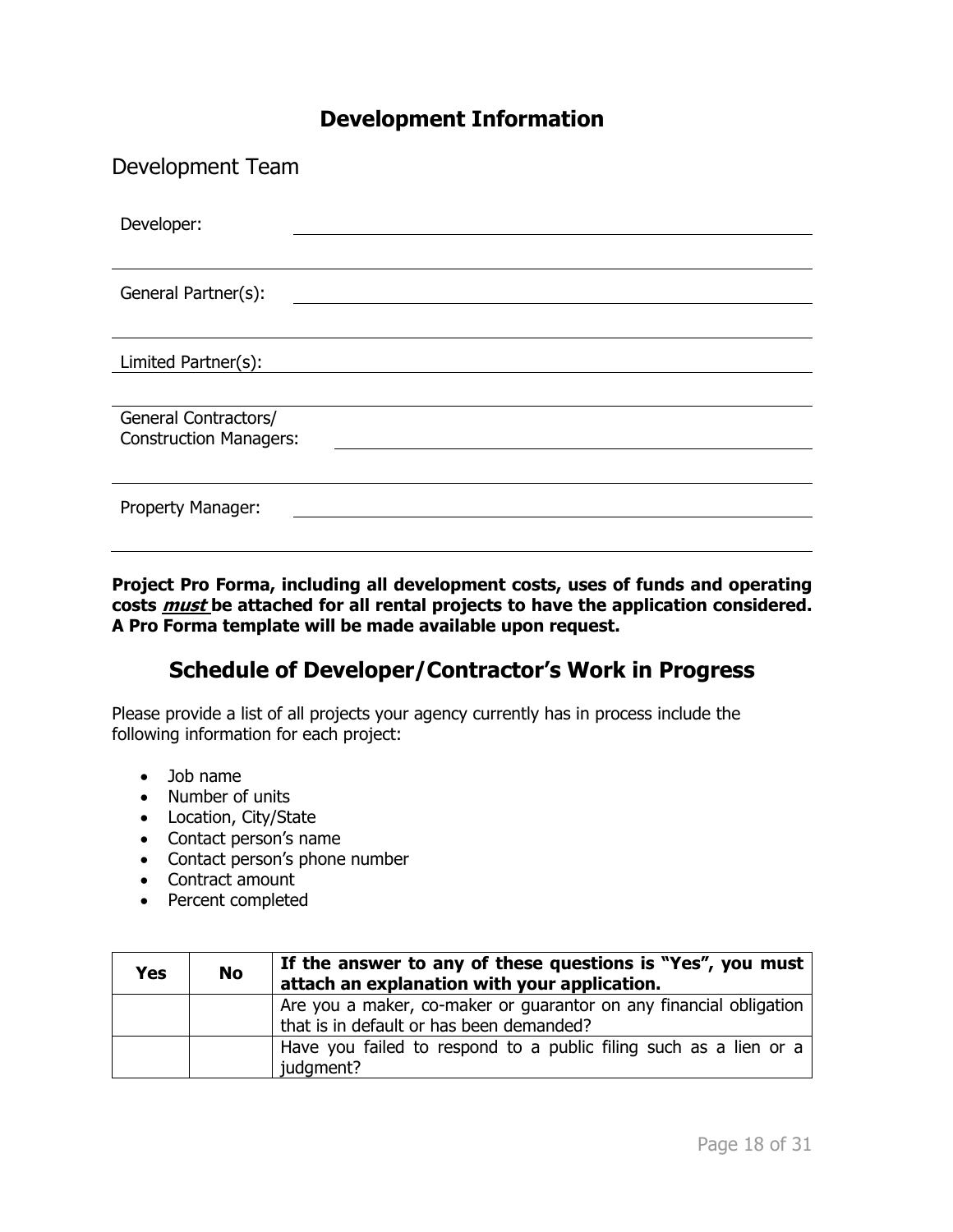# **Project Narrative**

Please provide a narrative regarding your project that includes answers to the questions listed below. Total Narrative section must be no longer than four (4) typewritten, single spaced pages, in 12-point font. Please label your narrative following the numbers and letters used in the outline.

# **1. Project need in the City of Canton**

- a. Provide a detailed description of your project, including project location
- b. Provide a statement of need that provides the rationale for the proposed activity
- c. How this program compliments existing programs

## **2. Immediacy and funding**

- a. Is the project ready to begin immediately?
- b. What are your goals for start and completion of the project?
- c. Provide a project timeline.

# **3. Project Budget Narrative**

a. Outline the proposed budget provided in the Pro Forma.

# **4. Capacity**

- a. Describe your prior experience in administering, managing, and/or developing similar projects.
- b. Describe roles and responsibilities of individuals involved in the project implementation.
- c. Provide as an attachment, resumes of the staff to be involved with the administration and/or facilitation of this project.
- d. List all projects under way and projects that are funded but not yet under way.

# **5. Procedures**

a. Provide the methods that will be used by your agency to administer the project.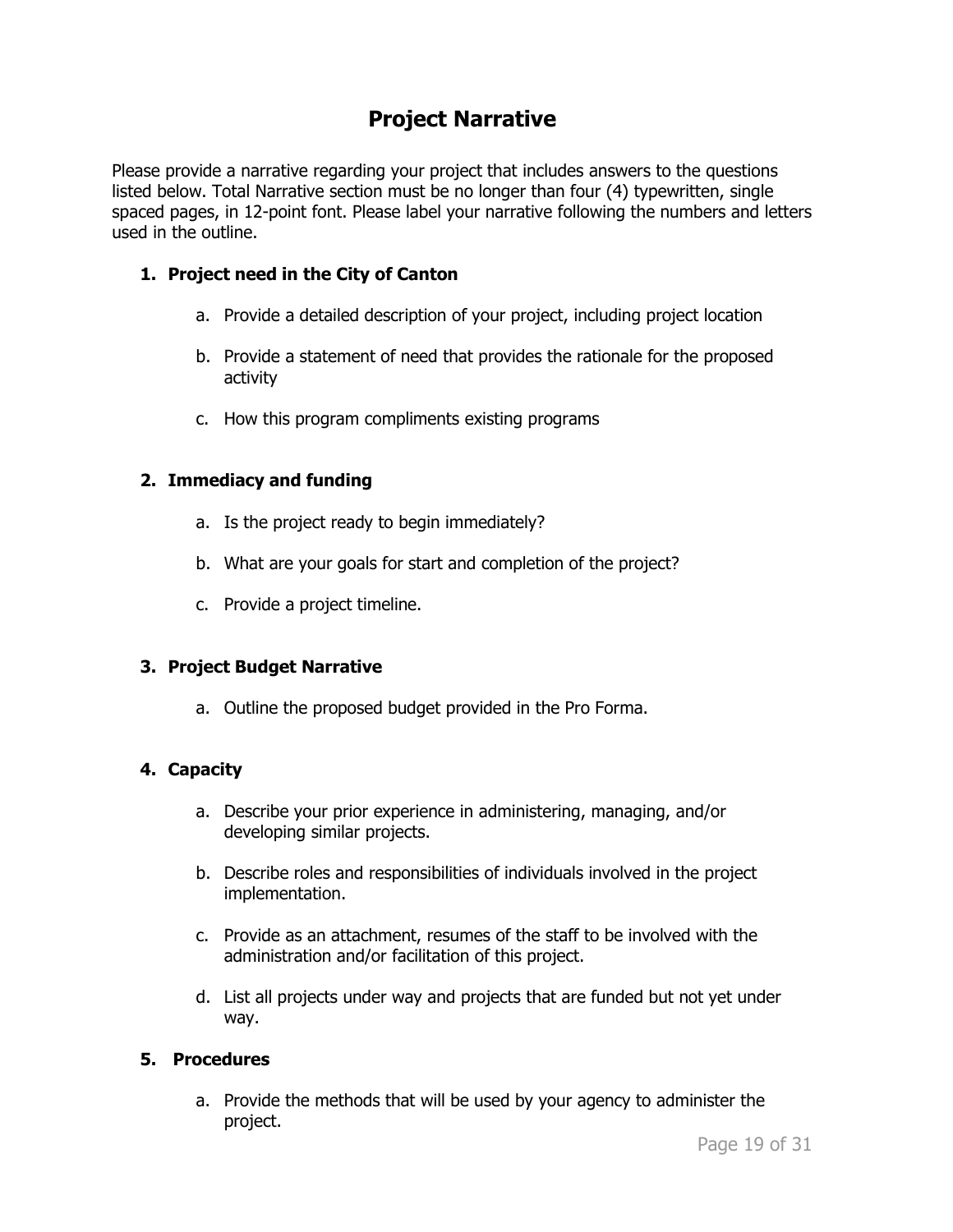# 6. **Site and Neighborhood Standards**

- a. May utilize up to three (3) typewritten, single spaced pages, in 12-point font, to respond. Please provide enough documentation to adequately address each of the following:
- b. Adequacy of site
- c. Project and location in regards to compliance with fair housing laws
- d. Site is not located in an area of minority concentration. If the site is in a minority concentration area, provide data lending to the project not significantly increasing the proportion of minorities, or proof if there is sufficient comparable opportunities existing outside the area for minorities based on analysis of HUD assisted housing, or proof it is necessary to meet overriding housing need that cannot otherwise be met integral to preservation strategy or integral to revitalization strategy
- e. Promote greater choice of housing opportunities and avoids undue concentration of assisted persons
- f. Neighborhood is not seriously detrimental to family life
- g. Neighborhood is comparably accessible to broad range of services and facilities; and
- h. Travel and access to jobs is not excessive

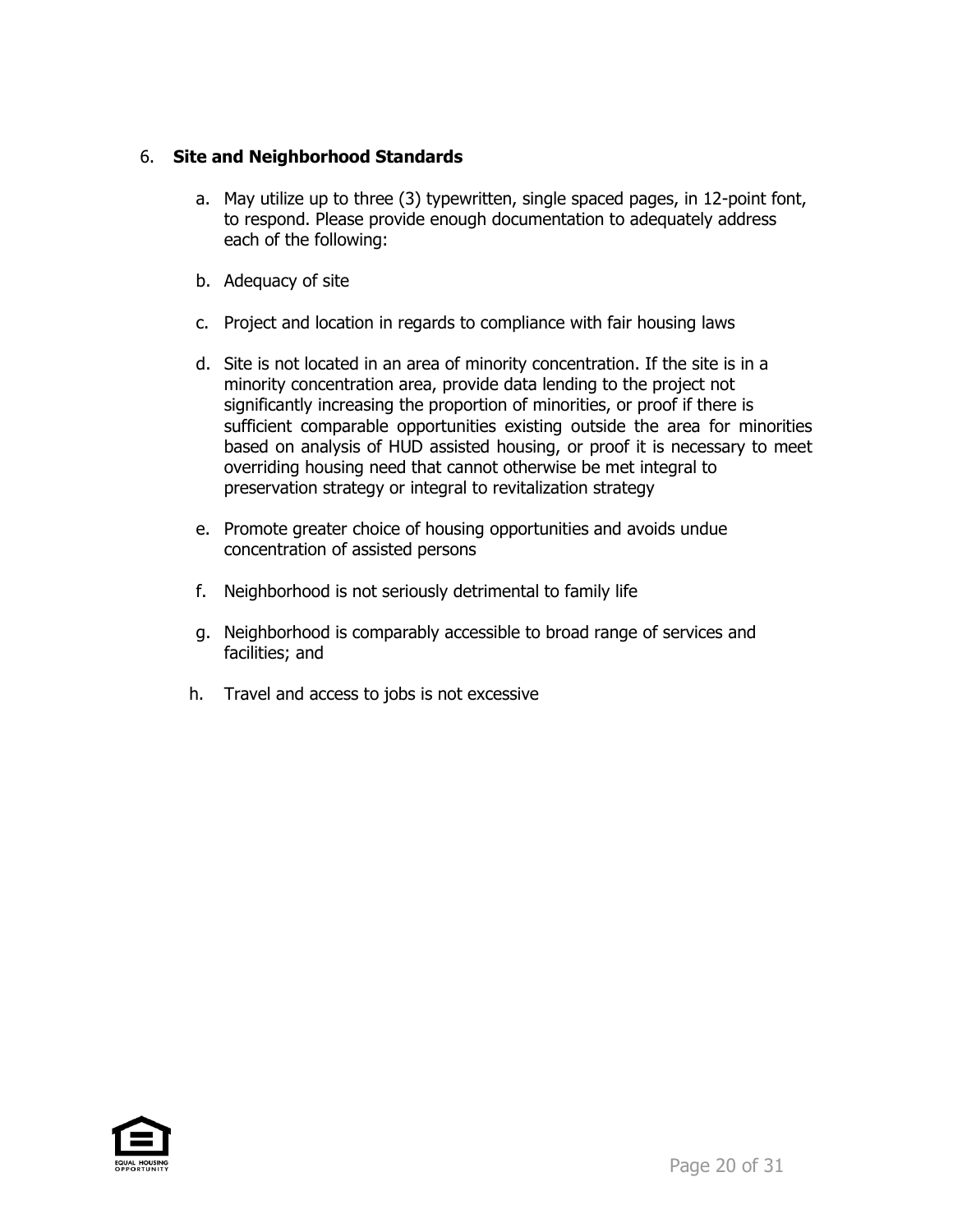# **SIGNATURE PAGE**

This proposal must be signed by an official authorized to bind the provider to its provisions for at least a period of 120 days.

The below individual is authorized to sign on behalf of the company submitting proposal. The signing of this page shall constitute acknowledgment and acceptance of all terms and conditions contained in this RFP.

| Signature            | Company Name    |
|----------------------|-----------------|
| <b>Printed Name</b>  | Company Address |
| <b>Title</b>         | City/State/Zip  |
| Telephone Number     | Fax Number      |
| <b>Email Address</b> |                 |

Federal Tax ID Number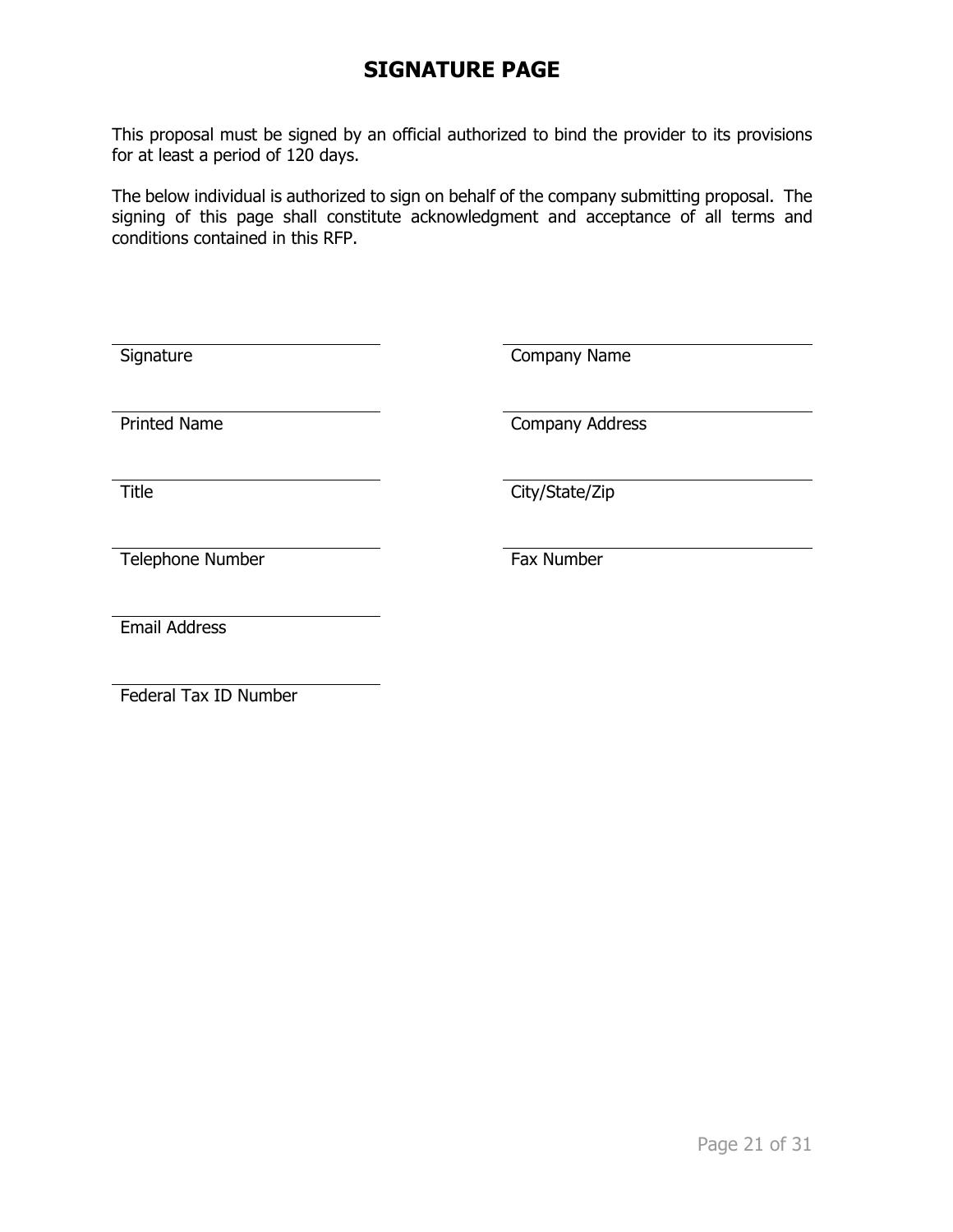# **ATTACHMENT I-1 AFFIDAVIT**

(Complete and submit with application)

| Program Name:                |  |
|------------------------------|--|
| <b>Organization Name:</b>    |  |
| <b>Organization Address:</b> |  |
| STATE OF OHIO)               |  |
| ε<br><b>COUNTY OF STARK</b>  |  |

TO WHOM IT MAY CONCERN:

Pursuant to Canton City Council Ordinance 205-2010 as attached, labeled Exhibit B1, the undersigned certifies that to the best of his/her knowledge, any officers, director, trustee, or their spouse and/or other immediate family members (are/are not) delinquent in the payment of any indebtedness to the City of Canton, any other municipality, township, county, state or federal entity, including City Income Tax, real estate taxes, personal property taxes, water and sewer charges or other City assessments for any properties owned within the City of Canton.

The undersigned hereby authorizes the City of Canton Department of Development, to be given information concerning income tax filing status, real estate taxes, personal property taxes, water and sewer charges or other City assessments, and the existence of any delinquencies.

Further, the undersigned states that (he/she) or that to the best of his/her knowledge, any officers, director, trustee, or their spouse and/or other immediate family members is (related/not related), personally and/or through business to (any/the following) City of Canton employee(s) or elected official(s):

### COMPLETE ONLY IF RELATIONSHIP EXISTS:

| 1)                                                                            | Relative's Name        |        | Relative's Title/Department |  |  |
|-------------------------------------------------------------------------------|------------------------|--------|-----------------------------|--|--|
| 2)                                                                            | Relative's Name        |        | Relative's Title/Department |  |  |
|                                                                               |                        | Signed |                             |  |  |
|                                                                               |                        |        | (Signature/Title)           |  |  |
|                                                                               |                        | Signed |                             |  |  |
|                                                                               |                        |        | (Signature/Title)           |  |  |
| Sworn to before me and signed in my presence this _______ day of ____<br>20 a |                        |        |                             |  |  |
| Signed:                                                                       |                        |        |                             |  |  |
|                                                                               | My commission expires: |        |                             |  |  |

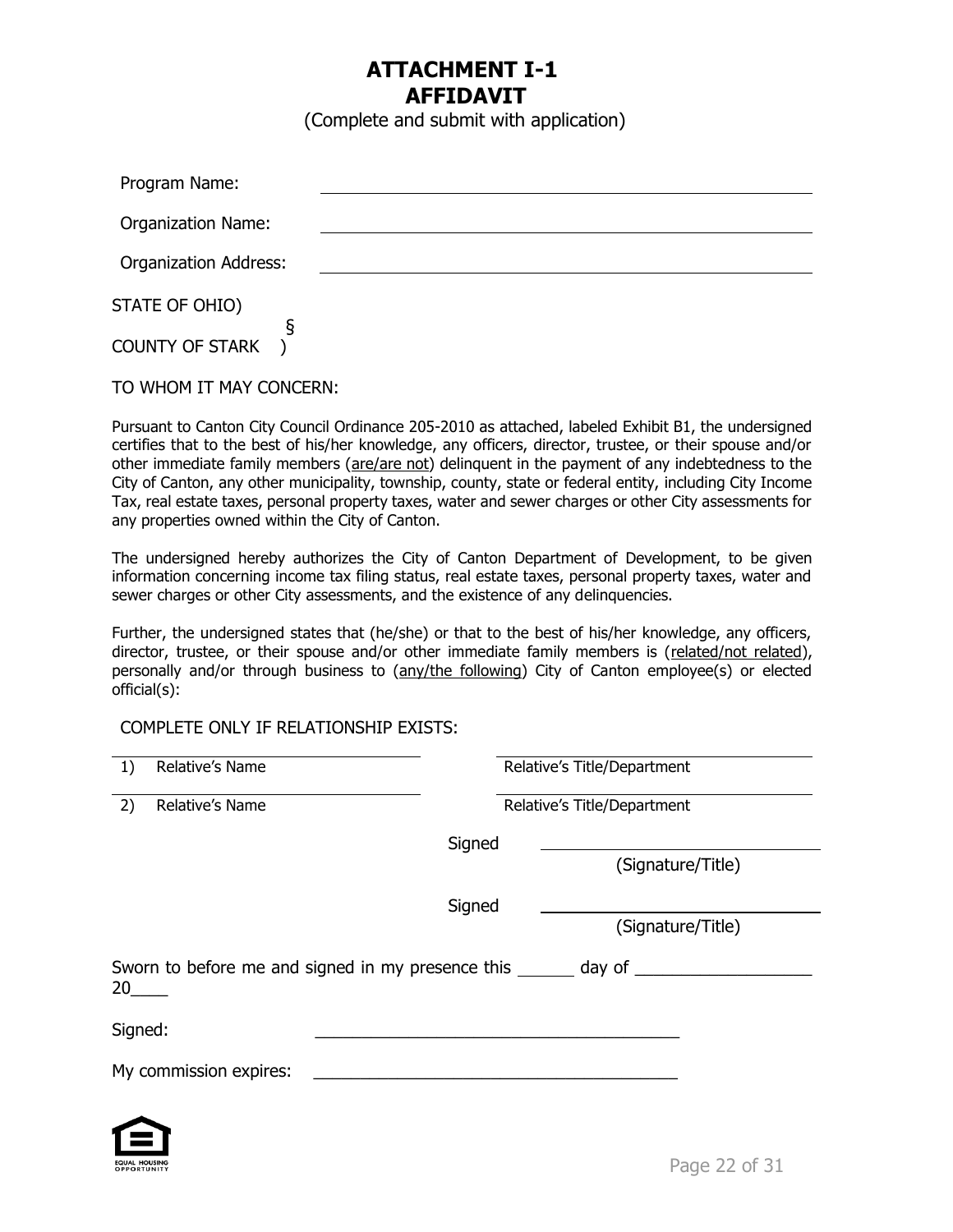# **ATTACHMENT I-2: Grant and Loan Requirements Per City of Canton Ordinance**

(Ord. 205-2010. Passed 11-8-10.)

### **105.07 GRANT AND LOAN APPLICANT REQUIREMENTS**

- (a) No person, partnership, corporation and/or unincorporated association shall be eligible to receive any grant or loan from Community Development funds or tax incentive, whether administered directly by the Department of Development or indirectly through a program administered by a non-profit agency on behalf of the City, unless the applicant is paid in full or is current and not otherwise delinquent in the payment of any of the following:
	- (1) Any outstanding judgments, liens, grant or delinquent loan obligations owed to the City of Canton, any other municipality, township, county, state or federal governmental entity;
	- (2) Utility bills for water, sewer and sanitation services owed to the City of Canton;
	- (3) Income taxes (to include mandatory wage withholding by employers) owed to the City of Canton, any other municipality, township, county, state or federal governmental entity;
	- (4) Real estate taxes and assessments on any properties owned by the applicant;
	- (5) Personal property taxes owed to the Stark County Auditor and/or State of Ohio; or
	- (6) Any outstanding loans, grants, subsidies or other entitlements received from any federal or state funded Housing and Community Development Program.
- (b) The applicant shall be required to provide to the City of Canton a notarized statement averring that the applicant is paid in full or is current and not otherwise delinquent in the payment of obligations listed in subsections (a) (1-6).
- (c) Falsification of such statement shall result in cancellation of any grant or loan received, and the applicant shall be required to refund any grant or loan funds received.
- (d) Council may waive or modify the requirements of this section as applied to a particular applicant if in the interest of justice, and upon consideration of the surrounding circumstances, such waiver or modification is deemed reasonably necessary by Council.
- (e) Under any Department of Development program in which the combined household income of all members is calculated for the purpose of determining income eligibility of the applicant, no applicant shall be eligible to receive any grant or loan from Department of Development if any co-applicant or other member of the same household is delinquent in the payment of any of the categories listed in subsection (a) hereof.
- (f) Notwithstanding the above, this section shall not apply to any individual, partnership, corporation or incorporated association seeking assistance under a HOME Repair or Emergency Shelter program grant, at the time of application.
- (g) No partnership, corporation or unincorporated association which has as one of its partners, shareholders, or owners, any person who is twenty percent (20%) or

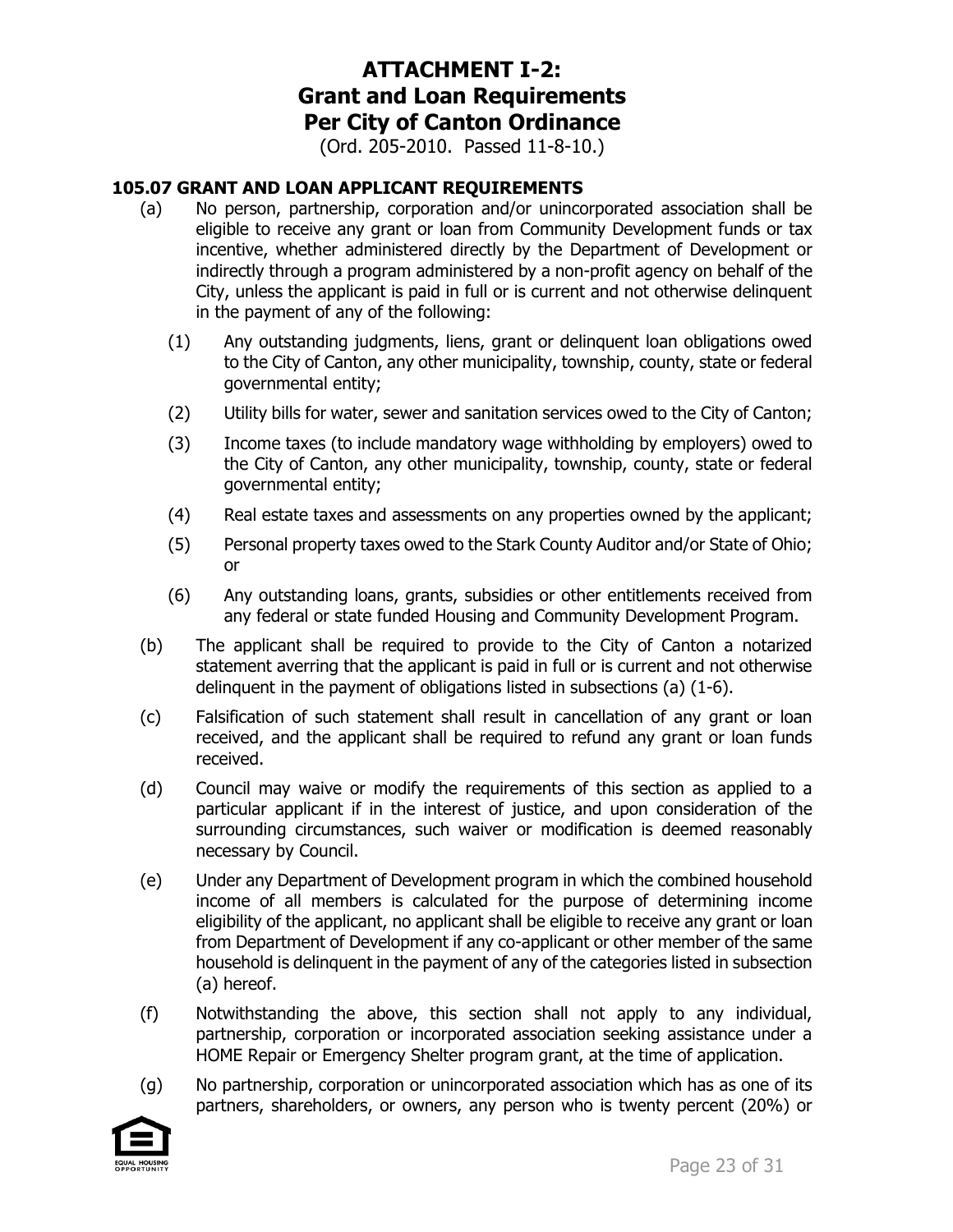greater equity owner in such partnership, corporation or unincorporated association and who is delinquent in any of the categories listed in subsection (a) hereof, shall be eligible for the award of any grant or loan. No person who is a twenty percent (20%) or greater equity owner in any partnership, corporation or unincorporated association which is delinquent in any of the items listed in subsection (a) hereof shall be eligible for the award of any grant or loan.

- (h) The Department of Development and any other department which may hereinafter or presently administer the awarding of grants and loans to applicants under any program shall establish guidelines and screen applicants consistent with the foregoing requirements. All City Departments shall comply with the requests of the Department of Development and any other department for information, which is made pursuant to this section.
- (i) The Department of Development, for programs within its administration and authority, may waive or modify the requirements of this section, under appropriate surrounding circumstances, where a strict interpretation of this section would not further the established goals of the Department.

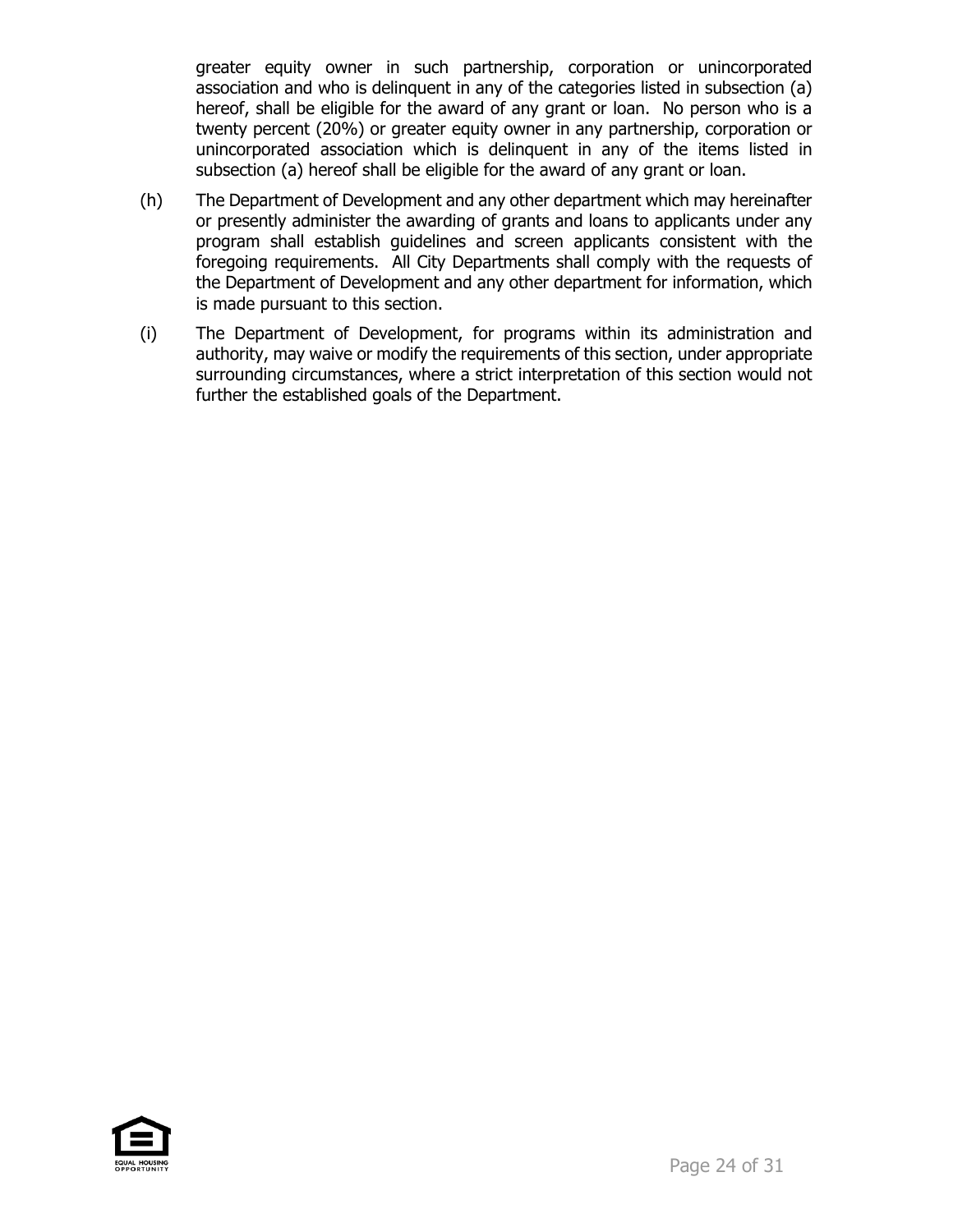# **ATTACHMENT II**

# **CERTIFICATIONS**

(Complete and submit with application)

# **CERTIFICATION FOR EXHIBIT "A"**

This certification must be signed by an official authorized to bind the provider to its provisions for at least a period of 120 days.

The below individual is authorized to sign on behalf of the company submitting proposal.

The signing of this page shall constitute acknowledgment and acceptance of all terms and conditions contained in the Exhibit "A" Building Specifications. The City of Canton reserves the right to reject any materials, appliances and/or construction practice that in the City's determination does not meet Exhibit "A" Building Specifications.

Signature Company Name

Printed Name Title

# **CERTIFICATION FOR EXHIBIT "B"**

This certification must be signed by an official authorized to bind the provider to its provisions for at least a period of 120 days.

The below individual is authorized to sign on behalf of the company submitting proposal.

The signing of this page shall constitute acknowledgment and acceptance of all terms and conditions contained in the Exhibit "B" Model Energy Code or Energy Star. The City of Canton reserves the right to reject any materials, appliances and/or construction practice that in the City's determination does not meet Exhibit "B" Model Energy Code or Energy Star.

Signature Company Name

Printed Name Title

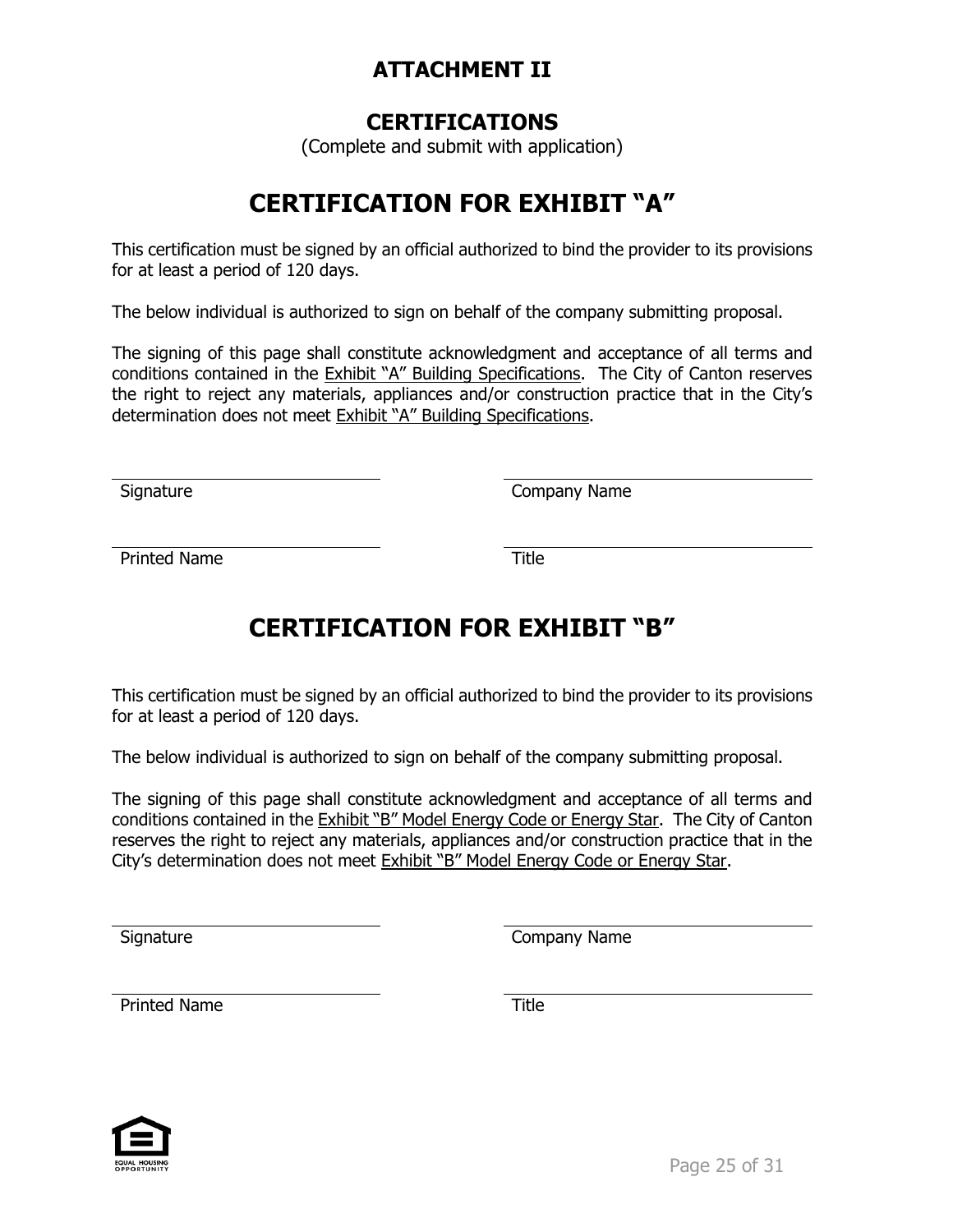# **ATTACHMENT III**

# **BIDDER (AGENCY) AND CONTRACTOR EMPLOYMENT PRACTICES REPORT**

#### **CITY OF CANTON OFFICE OF COMPLIANCE**

#### **I. INSTRUCTIONS**

- A. This form is designed to provide an evaluation of your policies and practices relating to the extension of equal employment opportunity to all persons regardless to race, religion, color, sex, age, national origin, disability, sexual orientation, or sexual identity.
- B. City of Canton Codified Ordinance 507 and rules and regulations pursuant thereto provide for a contract compliance inspection of personnel policies and practices related to any contract with the City including contracts for work, labor, services, supplies, equipment, materials, leases, concession agreements, and permits.
- C. Completion of this Contractor and Bidder Employment Practices Report is one of the steps which demonstrate compliance with the City's Equal Employment Opportunity Program. Responsibility for demonstrating compliance with the Program by the vendor and its subcontractors rests with the vendor or subcontractor. Such demonstration is a pre-requisite for continued eligibility for the award City contracts.

#### **II. VENDOR OR BIDDER INFORMATION**

| <b>1. REPORTING STATUS</b> |                                                                                    |  |                    |  |  |  |
|----------------------------|------------------------------------------------------------------------------------|--|--------------------|--|--|--|
| a. Prime Contractor        | b. Prime Sub-Contractor<br>c. Supplier                                             |  | d. Other (Specify) |  |  |  |
|                            | 2. NAME, ADDRESS, AND TELEPHONE NUMBER OF BIDDER COVERED BY THIS REPORT:           |  |                    |  |  |  |
|                            |                                                                                    |  |                    |  |  |  |
|                            |                                                                                    |  |                    |  |  |  |
|                            |                                                                                    |  |                    |  |  |  |
|                            | 3. NAME, ADDRESS, AND TELEPHONE NUMBER OF PRINCIPAL OFFICIAL OR MANAGER OF BIDDER: |  |                    |  |  |  |
|                            |                                                                                    |  |                    |  |  |  |
|                            |                                                                                    |  |                    |  |  |  |
|                            | 4. NAME, ADDRESS, AND TELEPHONE NUMBER OF PRINCIPAL OFFICE OF BIDDER:              |  |                    |  |  |  |
|                            |                                                                                    |  |                    |  |  |  |
|                            |                                                                                    |  |                    |  |  |  |
|                            |                                                                                    |  |                    |  |  |  |

| EVALUATION (OFFICE USE ONLY) |  |
|------------------------------|--|
| $\Box$ Compliance            |  |
|                              |  |
| □ Non-Compliance             |  |
| D Follow-Up needed           |  |

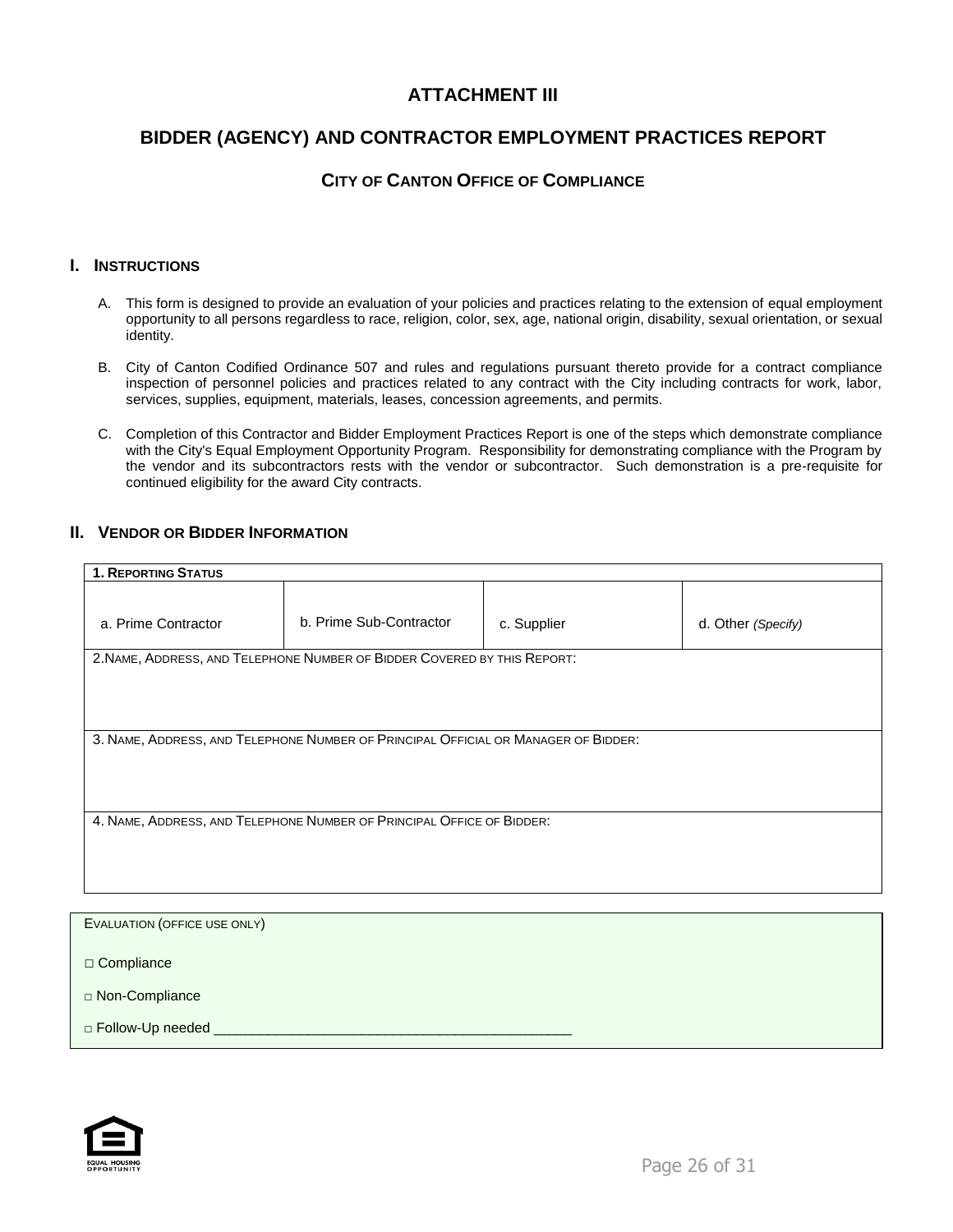#### **III. POLICIES AND PRACTICES**

The bidder and the Contractor will indicate his willingness or unwillingness to comply with the requirements of the Equal Employment Opportunity Program of the City of Canton by encircling the applicable letter associated with each item below. The letters are interpreted as follows:

- **A**. Current Practice **B**. Company will immediately adopt this policy **C**. Company is unwilling or is unable to
	- adopt policy

|   | <b>CIRCLE ONE</b> | <b>ITEMS</b>                                                                                                                                                                                                                                                                                                                                                                                                                                                                  | <b>STATE REASON IF (C) IS CHECKED</b> |  |  |  |
|---|-------------------|-------------------------------------------------------------------------------------------------------------------------------------------------------------------------------------------------------------------------------------------------------------------------------------------------------------------------------------------------------------------------------------------------------------------------------------------------------------------------------|---------------------------------------|--|--|--|
| А | B<br>C            | 1. The Company will adopt a policy of non-discrimination on the basis of race,<br>religion, color, sex, age, national origin, disability, sexual orientation, or<br>sexual identity, with regard to recruitment, hiring, training, upgrading,<br>promotion and discipline of employees or applicants for employment. This<br>policy will be communicated in writing to all employees, subcontractors,<br>recruitment sources and all relevant labor organizations and unions. |                                       |  |  |  |
|   |                   | The Company will develop procedures which will assure that this policy is<br>2.<br>understood and carried out by managerial, administrative, supervisory<br>personnel.                                                                                                                                                                                                                                                                                                        |                                       |  |  |  |
|   | B<br>С            | 3. The Company will use recruitment sources such as employment<br>agencies, unions, and schools which have a policy of referring applicants<br>on a non-discriminatory basis.                                                                                                                                                                                                                                                                                                 |                                       |  |  |  |
| А | B<br>С            | 4. The Company will participate in training programs for the benefit of<br>employees or prospective employees, according to the intent of City<br>Codified Ordinance 507.                                                                                                                                                                                                                                                                                                     |                                       |  |  |  |
|   | B<br>C            | 5. Company recruiters will seek a broad recruitment base in order that a<br>representative cross-section of applications might be obtained, and will<br>refrain from a hiring policy which limits job applicants to persons<br>recommended by company personnel.                                                                                                                                                                                                              |                                       |  |  |  |
|   | B<br>C            | Company will take steps to integrate any position, departments, or plant<br>6.<br>locations which have no minority persons, or are almost completely staffed<br>with one particular ethnic or racial group.                                                                                                                                                                                                                                                                   |                                       |  |  |  |
| А | B<br>С            | 7. Company will review its qualifications for each job to determine whether<br>such standards eliminate unemployed persons who could, if hired, perform<br>the duties of the job adequately. The following qualifications should be<br>reviewed: Education, Experience, Tests, and Criminal Records.                                                                                                                                                                          |                                       |  |  |  |
|   | B<br>С            | 8. Residence in a particular geographical area will not be a qualifying or<br>disqualifying criterion for employment with the Company.                                                                                                                                                                                                                                                                                                                                        |                                       |  |  |  |
| А | B<br>C            | 9. The Company will provide that all bargaining agreements with employee<br>organizations, including labor unions, have non-discrimination clauses<br>requiring equal employment opportunity.                                                                                                                                                                                                                                                                                 |                                       |  |  |  |

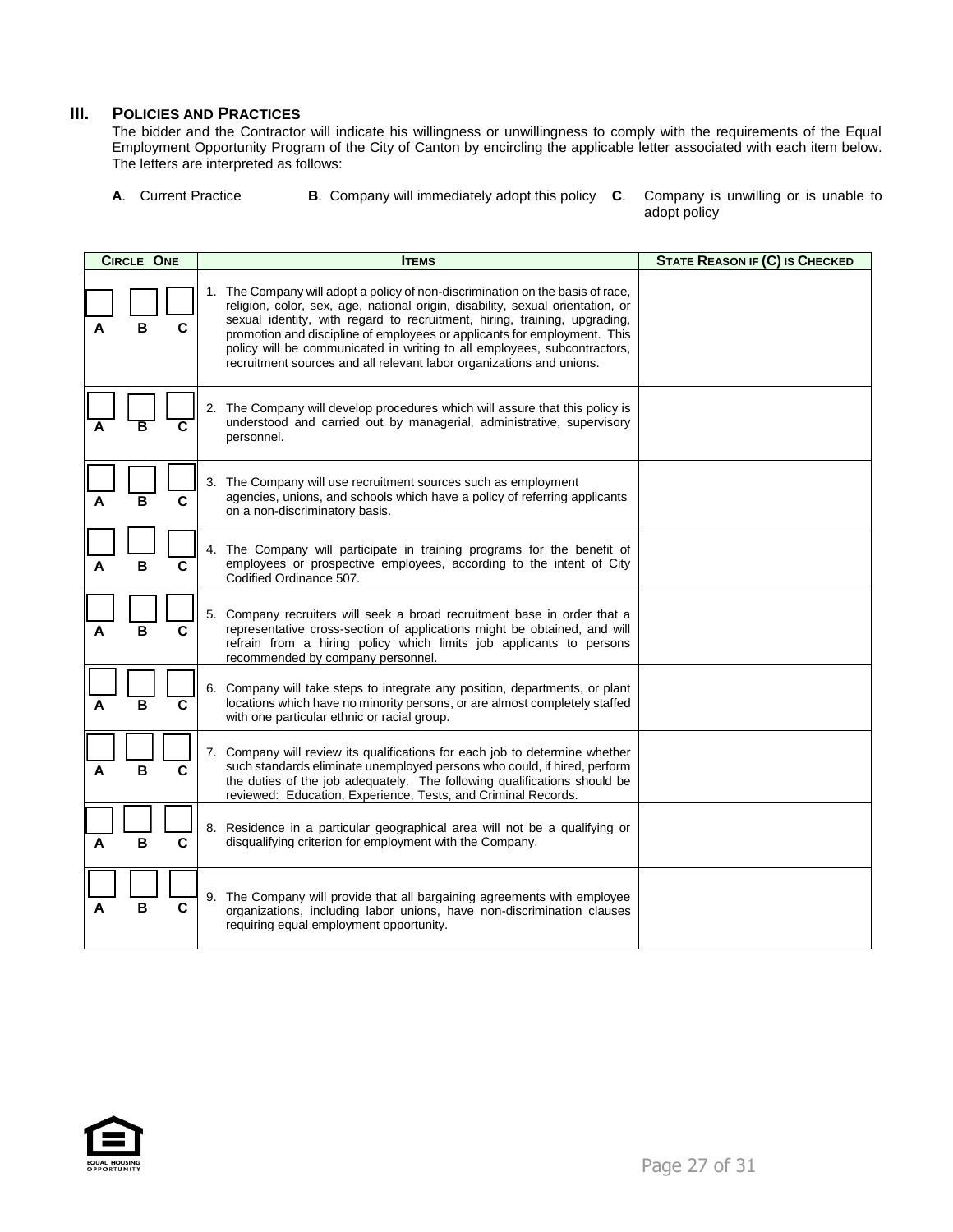# **IV.** EMPLOYMENT DATA

Please note that this data may be obtained by visual survey or post-employment records. Neither visual surveys nor post-employment records are prohibited by any Federal, State or local law. All specified data are required to be filled in by law. Please provide truthful and accurate information. If information provided is found to be false, bidder/contractor will be subject to the loss of all future awards.

|                                       | Overall<br>Total |      |        | <b>MALE</b>         |                   |                    | <b>FEMALE</b> |                     |                   |                    |          |
|---------------------------------------|------------------|------|--------|---------------------|-------------------|--------------------|---------------|---------------------|-------------------|--------------------|----------|
|                                       | Male & Female    | Male | Female | African<br>American | Asian<br>American | Native<br>American | Hispanic      | African<br>American | Asian<br>American | Native<br>American | Hispanic |
| Officials, Managers,<br>& Supervisors |                  |      |        |                     |                   |                    |               |                     |                   |                    |          |
| Professionals                         |                  |      |        |                     |                   |                    |               |                     |                   |                    |          |
| Technicians                           |                  |      |        |                     |                   |                    |               |                     |                   |                    |          |
| Part-Time Seasonal                    |                  |      |        |                     |                   |                    |               |                     |                   |                    |          |
| Office and Clerical                   |                  |      |        |                     |                   |                    |               |                     |                   |                    |          |
| Craftsmen<br>(Skilled)                |                  |      |        |                     |                   |                    |               |                     |                   |                    |          |
| Operatives<br>(Semi-Skilled)          |                  |      |        |                     |                   |                    |               |                     |                   |                    |          |
| Laborers<br>(Unskilled)               |                  |      |        |                     |                   |                    |               |                     |                   |                    |          |
| Service Workers                       |                  |      |        |                     |                   |                    |               |                     |                   |                    |          |
| <b>TOTAL</b>                          |                  |      |        |                     |                   |                    |               |                     |                   |                    |          |
|                                       |                  |      |        |                     |                   |                    |               |                     |                   |                    |          |

**REMARKS:** Please explain any identification data appearing on the last report which differs from that given above. This includes major changes in employment, changes in composition of reporting units, and other pertinent information. Use a separate sheet if additional space is required.

**\_\_\_\_\_\_\_\_\_\_\_\_\_\_\_\_\_\_\_\_\_\_\_\_\_\_\_\_\_\_\_\_\_\_\_\_\_\_\_\_\_\_\_\_\_\_\_\_\_\_\_\_\_\_\_\_\_\_\_\_\_\_\_\_\_\_\_\_\_\_\_\_\_\_\_\_\_\_\_\_\_\_\_\_\_\_\_\_\_\_\_\_\_**

**\_\_\_\_\_\_\_\_\_\_\_\_\_\_\_\_\_\_\_\_\_\_\_\_\_\_\_\_\_\_\_\_\_\_\_\_\_\_\_\_\_\_\_\_\_\_\_\_\_\_\_\_\_\_\_\_\_\_\_\_\_\_\_\_\_\_\_\_\_\_\_\_\_\_\_\_\_\_\_\_\_\_\_\_\_\_\_\_\_\_\_\_\_**

**\_\_\_\_\_\_\_\_\_\_\_\_\_\_\_\_\_\_\_\_\_\_\_\_\_\_\_\_\_\_\_\_\_\_\_\_\_\_\_\_\_\_\_\_\_\_\_\_\_\_\_\_\_\_\_\_\_\_\_\_\_\_\_\_\_\_\_\_\_\_\_\_\_\_\_\_\_\_\_\_\_\_\_\_\_\_\_\_\_\_\_\_\_**

# **V. ADDITIONAL INFORMATION (OPTIONAL)**

Describe any other action taken which show that all employees are recruited, hired, trained, and promoted without regard to their race, religion, color, sex, national origin, disability, sexual orientation, or sexual identity. Use separate sheet if additional space is required.

\_\_\_\_\_\_\_\_\_\_\_\_\_\_\_\_\_\_\_\_\_\_\_\_\_\_\_\_\_\_\_\_\_\_\_\_\_\_\_\_\_\_\_\_\_\_\_\_\_\_\_\_\_\_\_\_\_\_\_\_\_\_\_\_\_\_\_\_\_\_\_\_\_\_\_\_\_\_\_\_\_\_\_\_\_\_\_\_\_\_\_\_

 $\Box$ 

 $\Box$ 

\_\_\_\_\_\_\_\_\_\_\_\_\_\_\_\_\_\_\_\_\_\_\_\_\_\_\_\_\_\_\_\_\_\_\_\_\_\_\_\_\_\_\_\_\_\_\_\_\_\_\_\_\_\_\_\_\_\_\_\_\_\_\_\_\_\_\_\_\_\_\_\_\_\_\_\_\_\_\_\_\_\_\_\_\_\_\_\_\_\_\_\_

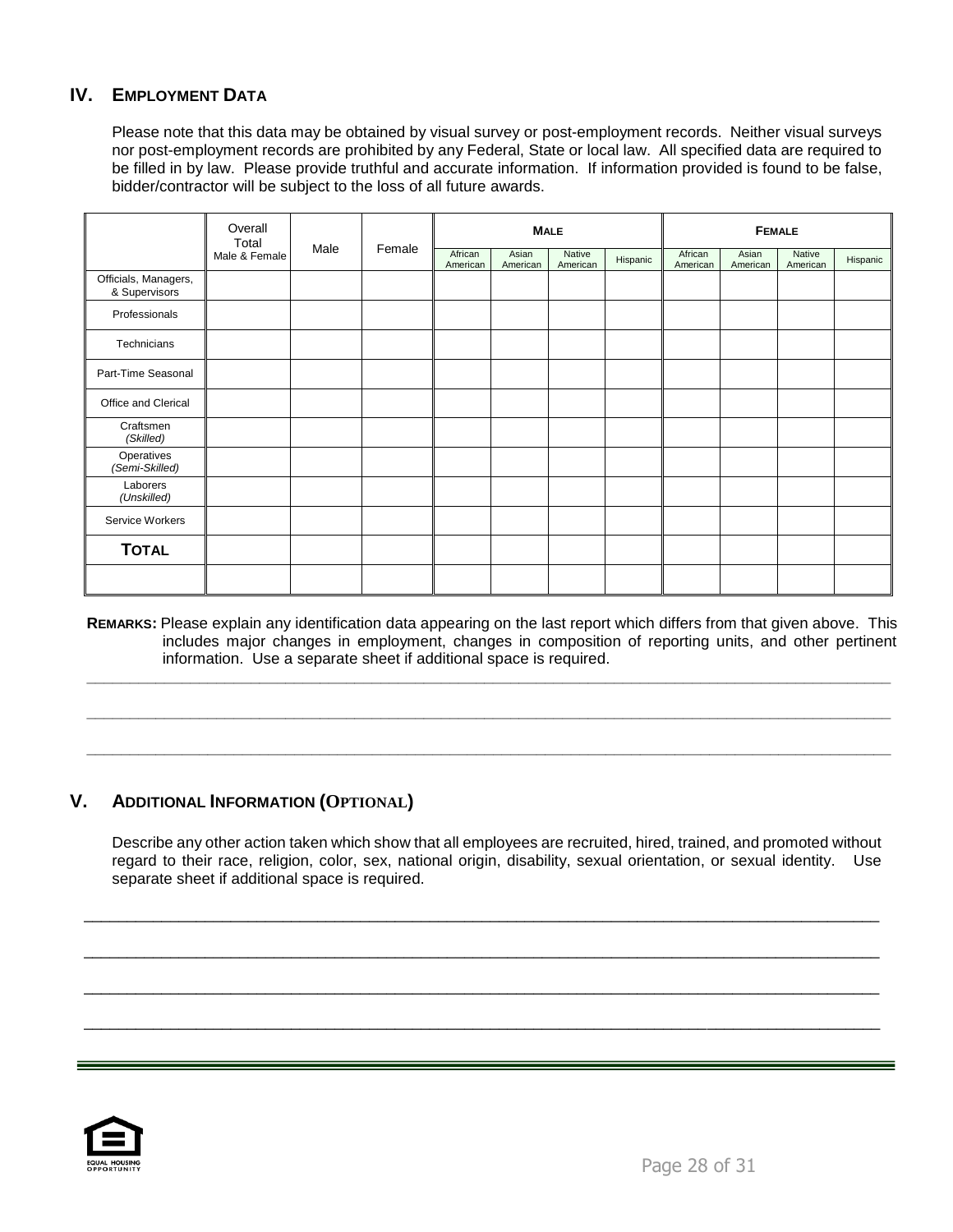# **VI. POLICY STATEMENT**

THE CITY OF CANTON, OHIO IN CONFORMANCE WITH LOCAL, STATE, AND FEDERAL REGULATIONS, REQUIRES EACH VENDOR, CONTRACTOR, AND MATERIAL SUPPLIERS WORKING ON CITY PROJECTS OR AWARDED CITY CONTRACTS BE SIGNATURES OF THE FOLLOWING STATEMENTS:

- 1) IT IS THE POLICY OF **THE POLICY OF ALL CONSUMITIES BE AFFORDED TO ALL QUALIFIED** PERSONS WITHOUT REGARD TO RACE, RELIGION, COLOR, SEX, AGE, NATIONAL ORIGIN, DISABILITY, SEXUAL ORIENTATION, OR SEXUAL IDENTITY.
- 2) In support of this document the set of the set of the set of the set of the set of the set of the set of the set of the set of the set of the set of the set of the set of the set of the set of the set of the set of the APPLICANT BECAUSE OF RACE, RELIGION, COLOR, SEX, AGE, NATIONAL ORIGIN, DISABILITY, SEXUAL ORIENTATION, OR SEXUAL IDENTITY.
- 3) THE SUMMAN SERVERT AND THE SERVERT OF THE SERVERT AND THE SERVERT AND TO INSURE THAT APPLICANTS FOR EMPLOYMENT AND CURRENT EMPLOYEES ARE TREATED FAIRLY WITHOUT REGARD TO RACE, RELIGION, COLOR, SEX, AGE, NATIONAL ORIGIN, DISABILITY, SEXUAL ORIENTATION, OR SEXUAL IDENTITY. SUCH ACTION WILL INCLUDE BUT NOT BE LIMITED TO RECRUITMENT, ADVERTISING, OR SOLICITATION FOR EMPLOYMENT, HIRING, PLACEMENT, UPGRADING, TRANSFER OR DEMOTION, SELECTION FOR TRAINING INCLUDING APPRENTICESHIP RATES OF PAY OR OTHER FORMS OF COMPENSATION, LAYOFFS OR TERMINATION.
- 4) THE COMPLY SERVICE SERVICE SERVICE SERVICE SERVICE SERVICE SERVICE SERVICE SERVICE SERVICE SERVICE SERVICE SERVICE SERVICE SERVICE SERVICE SERVICE SERVICE SERVICE SERVICE SERVICE SERVICE SERVICE SERVICE SERVICE SERVICE GOALS AS FOLLOWS: (9%) NINE PERCENT MINORITIES IN YOUR WORKFORCE ON THE JOB, (6.9%) SIX POINT NINE PERCENT FEMALE UTILIZATION ON THIS JOB, AND (10%) TEN PERCENT OF CONTRACT AMOUNT EXPENDED WITH MINORITY BUSINESS ENTERPRISES, WOMEN-OWNED BUSINESS ENTERPRISES OR A COMBINATION OF BOTH.
- 5) \_\_\_\_\_\_\_\_\_\_\_\_\_\_\_\_\_\_\_\_\_\_\_\_\_\_\_\_\_\_\_\_\_\_\_\_\_\_\_\_\_\_\_\_\_\_\_\_\_\_\_\_\_\_\_ SHALL REQUIRE EACH SUBCONTRACTOR HIRED FOR THIS PROJECT TO

ADHERE TO THIS STATEMENT.

#### **VII. SIGNATURE**

THE UNDERSIGNED CERTIFIES THAT HE/SHE IS LEGALLY AUTHORIZED BY THE VENDOR/BIDDER TO AFFIRM ALL INFORMATION AND STATEMENTS INCLUDED IN THIS EMPLOYMENT PRACTICES REPORT. THAT HE/SHE HAS READ ALL OF THE FOREGOING STATEMENTS, REPRESENTATIONS, AND AFFIRMATIONS AND THAT THEY ARE TRUE AND CORRECT TO THE BEST OF HIS/HER KNOWLEDGE AND BELIEF. THE UNDERSIGNED, UNDERSTANDS THAT IF ANY OF THE STATEMENTS AND REPRESENTATIONS ARE MADE KNOWING THEM TO BE FALSE OR THERE IS A FAILURE TO IMPLEMENT ANY OF THE STATED INTENTIONS OR OBJECTIVES, SET FORTH HEREIN, WITHOUT PRIOR NOTICE TO THE OFFICE OF COMPLIANCE, THE BIDDER/CONTRACTOR COULD BE SUBJECT TO LOSS OF CURRENT AND FUTURE AWARDS.

\_\_\_\_\_\_\_\_\_\_\_\_\_\_\_\_\_\_\_\_\_\_\_\_\_\_\_\_\_\_\_\_\_\_\_\_\_\_\_\_\_\_\_\_\_\_\_\_\_\_\_\_\_\_\_\_\_\_\_\_\_\_\_\_\_\_\_\_\_\_\_\_\_\_\_\_\_\_\_\_\_\_\_\_\_\_

\_\_\_\_\_\_\_\_\_\_\_\_\_\_\_\_\_\_\_\_\_\_\_\_\_\_\_\_\_\_\_\_\_\_\_\_\_\_\_\_\_\_\_\_\_\_\_\_\_\_\_\_\_\_\_\_\_\_\_\_\_\_\_\_\_\_\_\_\_\_\_\_\_\_\_\_\_\_\_\_\_\_\_\_\_\_

\_\_\_\_\_\_\_\_\_\_\_\_\_\_\_\_\_\_\_\_\_\_\_\_\_\_\_\_\_\_\_\_\_\_\_\_\_\_\_\_\_\_\_\_\_\_\_\_\_\_\_\_\_\_\_\_\_\_\_\_\_\_\_\_\_\_\_\_\_\_\_\_\_\_\_\_\_\_\_\_\_\_\_\_\_\_

Firm or Corporation Name:

**SIGNATURE** 

**Title** 

Date of Signing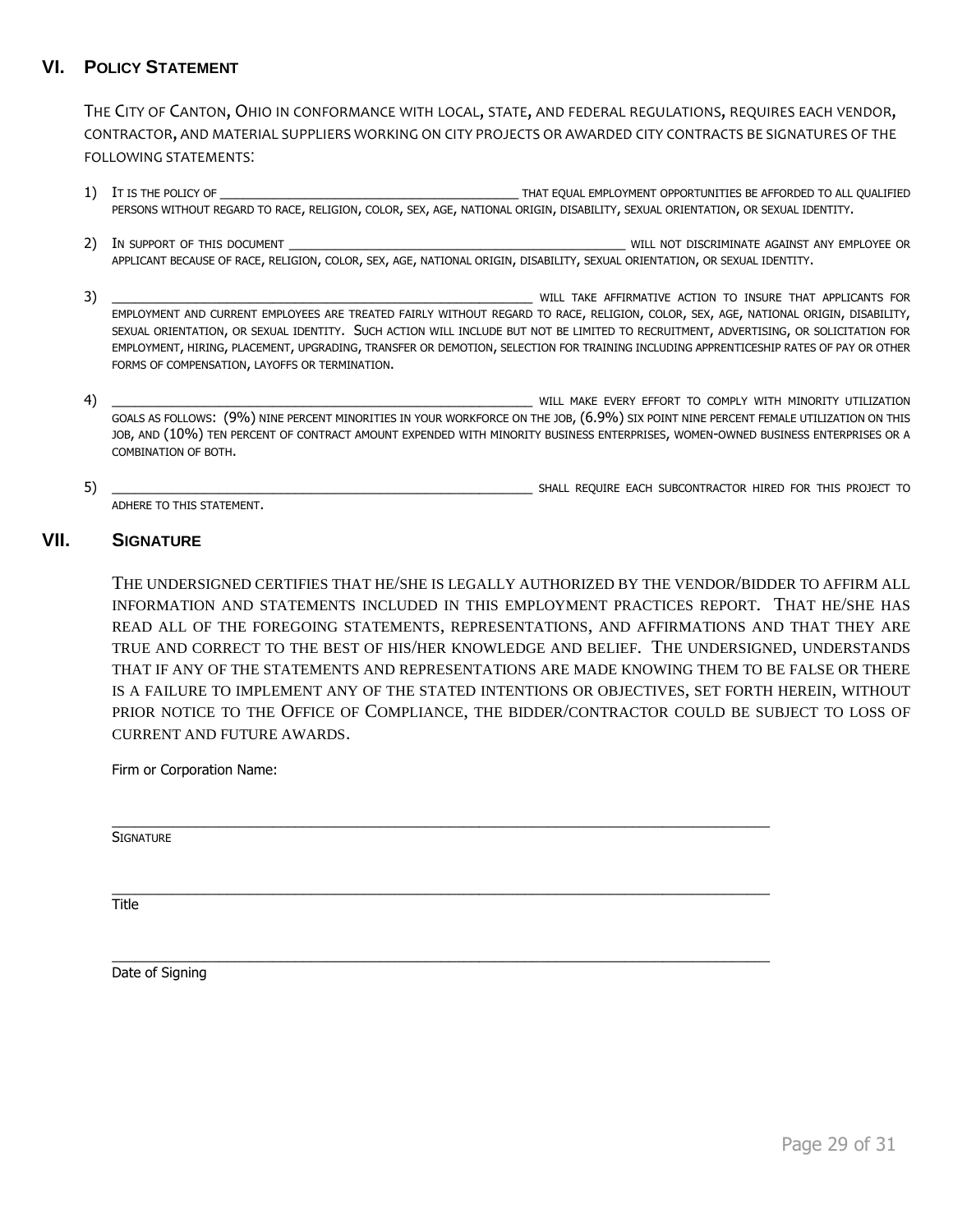# **ATTACHMENT IV ENVIRONMENTAL CERTIFICATION**

The business or organization understands and agrees that:

- All Federally funded projects must obtain environmental clearance prior to **any portion** of the project moving forward or project funds will be rescinded and/or repaid to the City of Canton Department of Development.
- The environmental review must cover the **entire scope of the project**, as presented in this application. The project is defined and includes all line items listed in the application and all aspects necessary for the successful completion of the project, including both **private** and **public**, on- and off-site investment, by any party.
- If the project involves construction, federal regulations may require that a public notice be published in the area's newspaper of general circulation and that a public comment period be observed. This process will take a minimum of 45 days. If comments are received, this process may take longer.
- Local and regional governmental and civic bodies must be notified of the project's potential effects on various aspects of the environment. In addition, the environmental review process may include coordination with several regulatory entities. These entities may have requirements such as archaeological studies, special permitting, and mitigation measures.
- If a purchase option is offered prior to the environmental review being completed, the option must contain contingency language indicating that there will be no transfer of the title to the purchaser until all environmental review procedures have been completed. Any deposits made must be nominal or refundable.

| I certify that | (business or organization) understands the information provided and will not begin                                               |
|----------------|----------------------------------------------------------------------------------------------------------------------------------|
|                | any portion of the project until a written clearance is obtained by the applicant. I further certify that I make this commitment |
| on behalf of   | (business or organization).                                                                                                      |

This certification is duly authorized and executed this \_\_\_\_\_ day of \_\_\_\_\_\_\_\_\_\_\_\_ 20 \_\_\_\_.

\_\_\_\_\_\_\_\_\_\_\_\_\_\_\_\_\_\_\_\_\_\_\_\_\_\_\_\_\_\_\_\_\_\_\_\_\_\_\_\_ \_\_\_\_\_\_\_\_\_\_\_\_\_\_\_\_\_\_\_\_\_\_\_\_\_\_\_\_\_\_\_\_\_\_

| Authorized Business or Organization Representative |
|----------------------------------------------------|
| Typed or Printed Name and Title                    |
| *****************************                      |

\_\_\_\_\_\_\_\_\_\_\_\_\_\_\_\_\_\_\_\_\_\_\_\_\_\_\_\_\_\_\_\_\_\_\_\_\_\_\_\_ \_\_\_\_\_\_\_\_\_\_\_\_\_\_\_\_\_\_\_\_\_\_\_\_\_\_\_\_\_\_\_\_\_\_ Witness Name Typed or Printed

\*\*\*\*\*\*\*\*\*\*\*\*\*\*\*\*\*\*\*\*\*\*\*\*\*\*\*\*\*\*\*\*\*\*\*\*\*\*\*\*\*\*\*\*\*\*\*\*\*\*\*\*\*\*\*\*\*\*\*\*\*\*\*\*\*\*\*\*\*\*\*\*\*\*\*\*\*\*\*\*\*\*\*\*

As a duly authorized representative of The City of Canton, I certify that I have explained the environmental review process to the authorized business or organization representative.

\_\_\_\_\_\_\_\_\_\_\_\_\_\_\_\_\_\_\_\_\_\_\_\_\_\_\_\_\_\_\_\_\_\_\_\_\_\_\_\_ \_\_\_\_\_\_\_\_\_\_\_\_\_\_\_\_\_\_\_\_\_\_\_\_\_\_\_\_\_\_\_\_\_\_\_\_ Signature Environmental Review Analyst (Typed or Printed Name and Title)